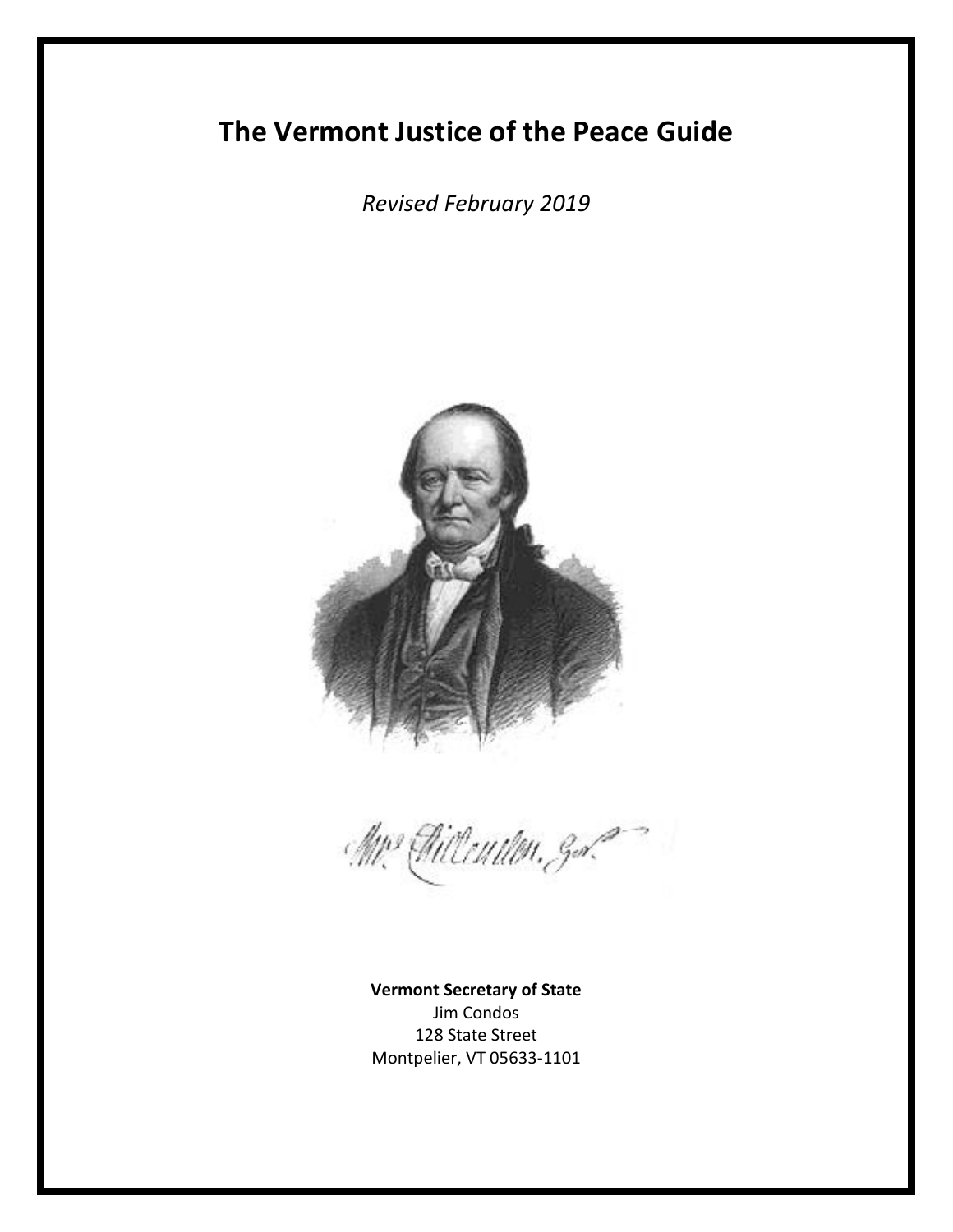#### **On the cover:**

Thomas Chittenden, Vermont's first governor, began his public life as a justice of the peace in Salisbury, Connecticut before joining his neighbor Jonathon Spafford in the purchase of a tract of land along the Onion River in Williston, Vermont. In later years, Spafford and Chittenden found themselves on different sides of the controversial appointment of one Daniel Stannard, of Jericho, as justice of the peace. Spafford prevailed, Stannard was appointed, and Spafford was not above needling Chittenden about how the right decision had been made.

"Well, well," replied the Governor, "I don't know but you have—he is a strange creature. I really believe he will make a better justice of the peace than I think he will."

- Adapted from Daniel Chipman, L.L.D., *A Memoir of Thomas Chittenden*, 1849.

**Vermont Secretary of State's Office** 128 State Street Montpelier, VT 05633-1101 (802) 828-2363 or (800) 439-8683 www.sec.state.vt.us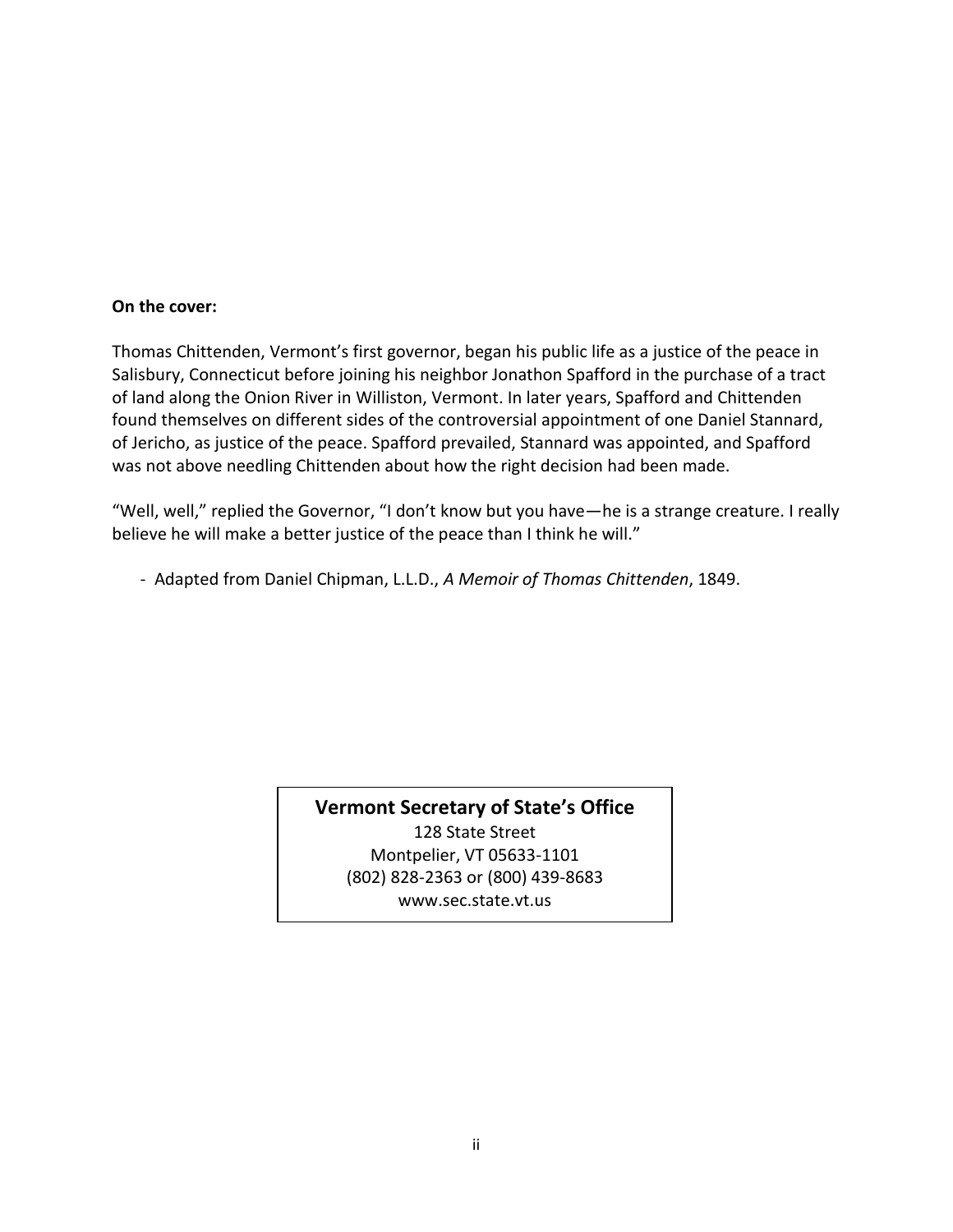#### **A Message from the Secretary**

We are pleased to offer you this updated *Vermont Justice of the Peace Guide*.

The justice of the peace publication has been a tradition within the Office of the Secretary of State for many years. With this new edition, we advance that tradition and prompt a new appreciation of what it means to hold this office.

Vermont's justices of the peace do far more than solemnizing marriages. Their duties are many and varied, from administering oaths to deciding property tax assessment appeals to delivering and counting ballots as elections officials. It is our hope that this guide will help inform current JPs, and those interested in running for JP, of the office's powers and responsibilities under the Vermont laws as they exist today.

While our guide provides a summary of the law and suggests best practices, please remember to consider the Vermont statutes themselves, and any court cases interpreting them, as the final authority. Every town clerk's office has a set of green books containing the Vermont Statutes Annotated. (Make sure you check the pocket part in the back to see if there is newer law to review for each section!) You can also read the Vermont statutes online at the Vermont State Legislature's website: [https://legislature.vermont.gov/statutes/.](https://legislature.vermont.gov/statutes/) In addition, see the appendix at the back of this guide for additional resources on handling the duties related to elections, tax appeals, abatement hearings, marriage solemnizations, and the powers of a notary public.

We continue to make this guide more comprehensive and user-friendly, thanks to feedback from JPs throughout Vermont. Please let us know what you think!



es C.

James C. Condos Secretary of State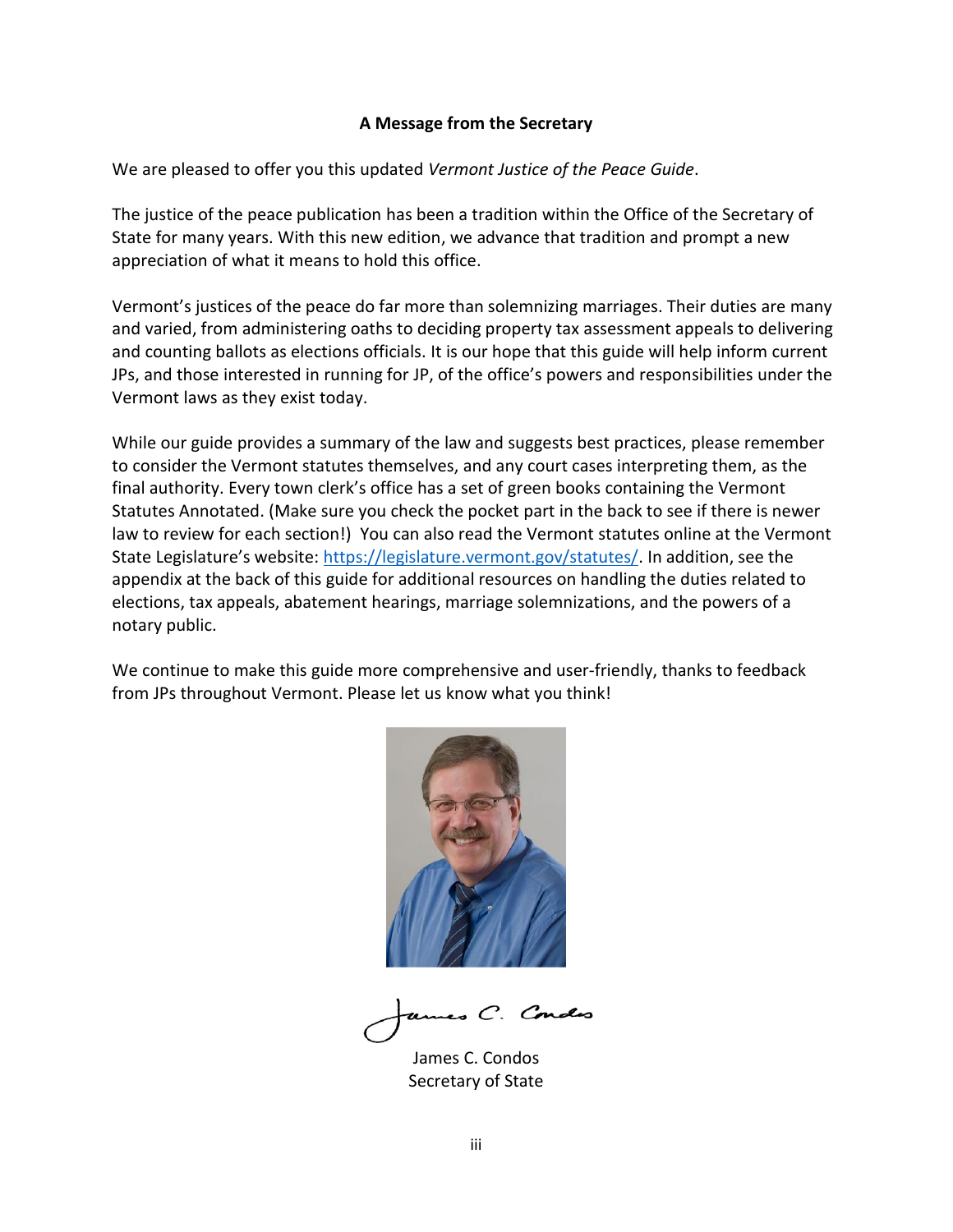# Table of Contents

| В.                    |                      |                                                                       |  |  |  |
|-----------------------|----------------------|-----------------------------------------------------------------------|--|--|--|
| C.                    |                      |                                                                       |  |  |  |
|                       |                      |                                                                       |  |  |  |
| A.<br><b>B.</b><br>C. | 2.                   |                                                                       |  |  |  |
|                       |                      |                                                                       |  |  |  |
|                       | 1.<br>2.<br>3.       | Removing Names from the Voter Checklist (Challenging and Purging)  11 |  |  |  |
| Е.                    | 1.<br>2.<br>4.       |                                                                       |  |  |  |
| F.                    | 5.<br>6.<br>7.       |                                                                       |  |  |  |
|                       | 1.<br>2.<br>3.<br>4. |                                                                       |  |  |  |
|                       | 5.                   |                                                                       |  |  |  |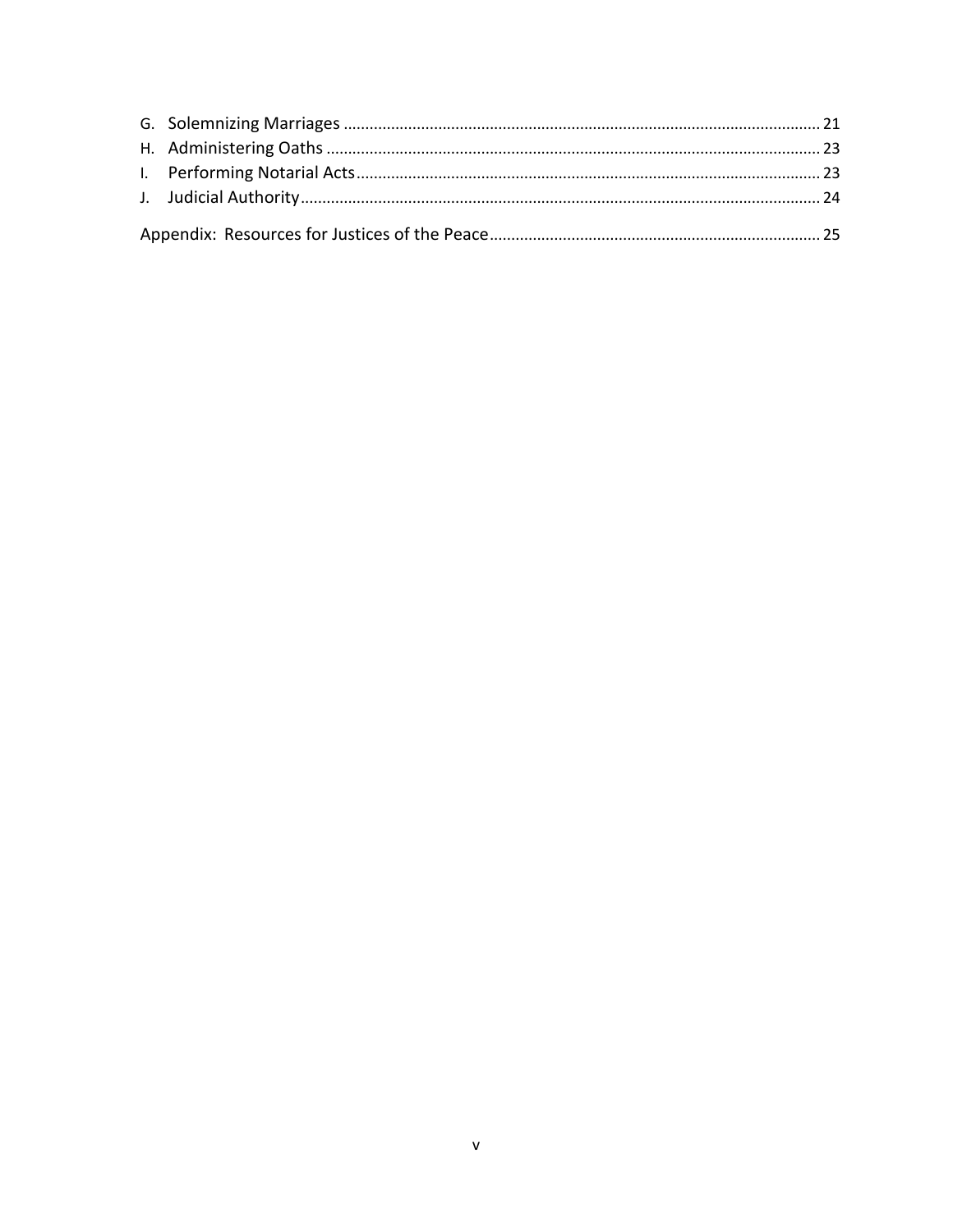#### **The Vermont Justice of the Peace Guide**

#### **Revised January 2019**

#### **I. A Brief History of the Office of the Justice of the Peace**

There are nearly 2,000 justices of the peace in Vermont, making it Vermont's most numerous and popular public office. Yet it is an office not commonly understood or appreciated by the public, in part because of how the duties of the office have been altered over the years.

Created by the Vermont Constitution in 1777, the office of justice of the peace is one of Vermont's oldest public offices. For the next nine years, the voters of each county elected their justices of the peace. In 1786, the Constitution was changed to provide that the General Assembly would instead elect them. In 1850, the Constitution was again amended and we adopted the present system, whereby JPs are elected by the voters of their respective towns.

The first justices of the peace acted as judges in certain matters. A 1779 law provided that a JP could try any action in which the matter in demand or fine did not exceed ten pounds, or potential corporal punishment did not exceed ten lashes. It was not until 1974 that the General Assembly removed all judicial powers from the office.

The authority of a justice of the peace to solemnize marriages was first established in 1779, but jurisdiction was limited to the county for which a justice was elected. In 1974, this jurisdiction was extended statewide.

A JP's responsibilities for elections began in the mid-nineteenth century and have evolved ever since.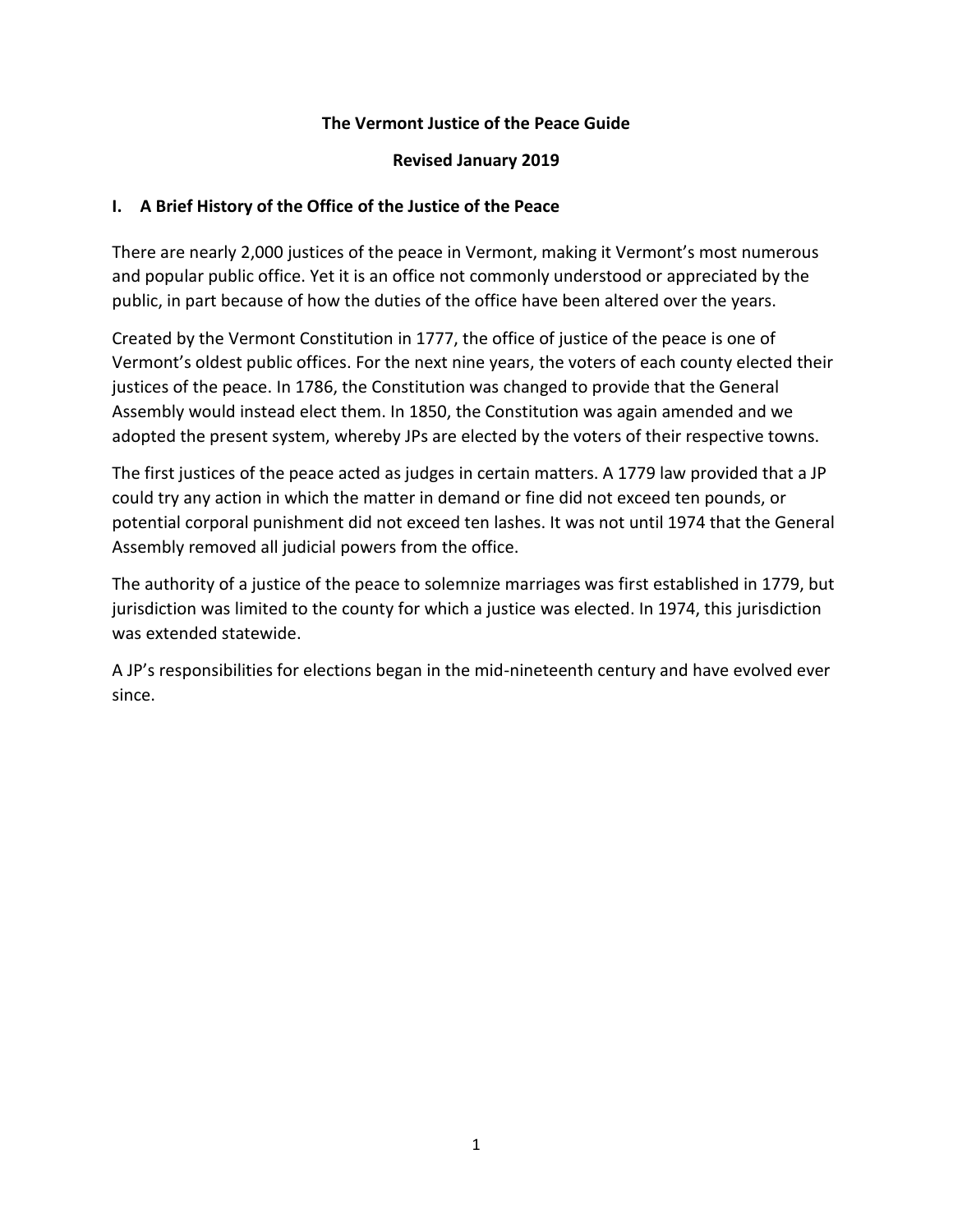#### **II. Becoming a Justice of the Peace**

To become a justice of the peace, you must either be elected at a general election or appointed to fill a vacancy in office. Vt. Const. Ch. II, § 52. Chosen by the voters of each town, JPs were nonetheless considered to be "county officers" until 2017, when the Vermont Legislature removed JPs from that statutory definition. 17 V.S.A. § 2103(10).

### **A. Election of Justices of the Peace**

# **1. Nomination and Filing**

Candidates for justice of the peace are nominated by town party caucus, or by the town party committee at a properly warned meeting. A candidate may also run as an independent. 17 V.S.A. § 2413.

### **a. Nomination by party caucus**

To nominate JP candidates by party caucus, the party members in a town may meet at a duly warned meeting. "Duly warned" means that the town committee must post notice of the caucus in the town clerk's office and in two other public places in town at least five days before the caucus. Additionally, for towns with over 3,000 voters, the town committee must publish notice, at least one day before the caucus: 1) either in a newspaper of general circulation within the town, or on a nonpartisan electronic news media website that specializes in news of Vermont or of the community; and 2) on the town's website, if it actively updates its website on a regular basis. 17 V.S.A. § 2413(a).

In towns without a formally organized party, any three members of the party who are voters of the town may call the caucus by giving notice in the above manner, electing a chair and a secretary, and nominating its JP candidates. 17 V.S.A. § 2413(c).

# **b. Nomination by town committee**

In the alternative, the town party committee may nominate justices of the peace at a meeting called by the town committee chair or, if the chair does not do so, called by any three committee members. 17 V.S.A. §§ 2381, 2413(c). The committee must give members at least three days' written notice by mail or e-mail, and it must also post notice in the town clerk's office and in two other public places in town. 17 V.S.A. § 2413(b). Each notice should state the date, time, and place of the meeting, as well as the specific offices for which nominations may be made. 17 V.S.A. § 2383.

At the town committee meeting, nomination must be by majority of those present and voting. If no candidate receives a majority after two ballots, the candidate with the lowest number of votes in the second and each succeeding ballot must be eliminated until a candidate does receive the majority. 17 V.S.A. § 2384.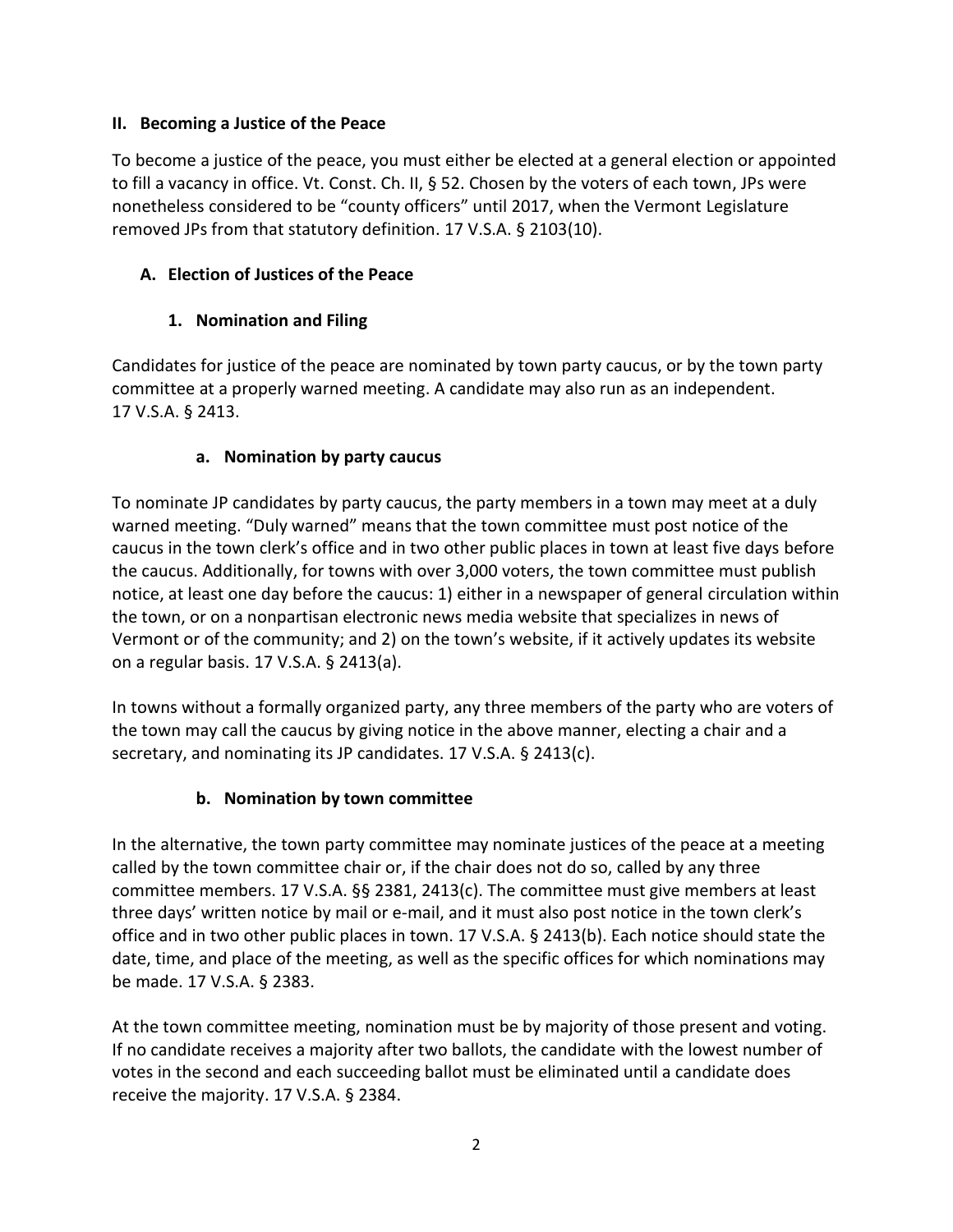#### **c. Statements of nomination; candidate consent**

For nominations by caucus or by committee, the chair and secretary must sign and file an official statement of nomination with the town clerk. The statement, accompanied by a copy of the meeting notice, must be filed no later than 5:00 p.m. on the third day following the primary election. 17 V.S.A. §2413(e). (See 17 V.S.A. § 2385(a) for the language to be used in the statement.) Before filing, the officers must check with each nominee to confirm that he or she consents to appear on the ballot and to serve if elected. 17 V.S.A. § 2385(e).

Independent candidates for justice of the peace must collect 30 signatures or the signatures of one percent of the legal voters of the town, whichever is less. 17 V.S.A § 2402(b)(1)(E). Petitions and consent forms must be filed with the town clerk not later than 5:00 p.m. three days after the August primary. 17 V.S.A. § 1756.

> **The following forms are available on the Secretary of State's website at [https://www.sec.state.vt.us/elections/forms-publications/candidates.aspx.](https://www.sec.state.vt.us/elections/forms-publications/candidates.aspx)**

*Statement of Nomination by Party Committee for Justice of the Peace Candidates Statement of Nomination and Consent for Independent Justice of the Peace Candidates*

A person who is not nominated by party caucus or committee and who failed to file petitions by the appropriate deadline may run as a write-in candidate on the general election ballot. 17 V.S.A. § 2587(c)(1).

### **2. How Many Justices to Elect**

The Vermont Constitution prescribes, on the basis of population, the maximum number of justices of the peace that may be elected for each town. Vt. Const. Ch. II, § 52. A town may elect fewer JPs if it wishes.

| <b>POPULATION</b> | <b>NUMBER OF JUSTICES</b> |
|-------------------|---------------------------|
| Less than 1000    |                           |
| 1000-1999         |                           |
| 2000-2999         | 10                        |
| 3000-4999         | 12                        |
| 5000 and above    | 15                        |

If, after a census, a town's population has increased sufficiently to meet the threshold for electing additional justices of the peace, an article to increase the number of justices may be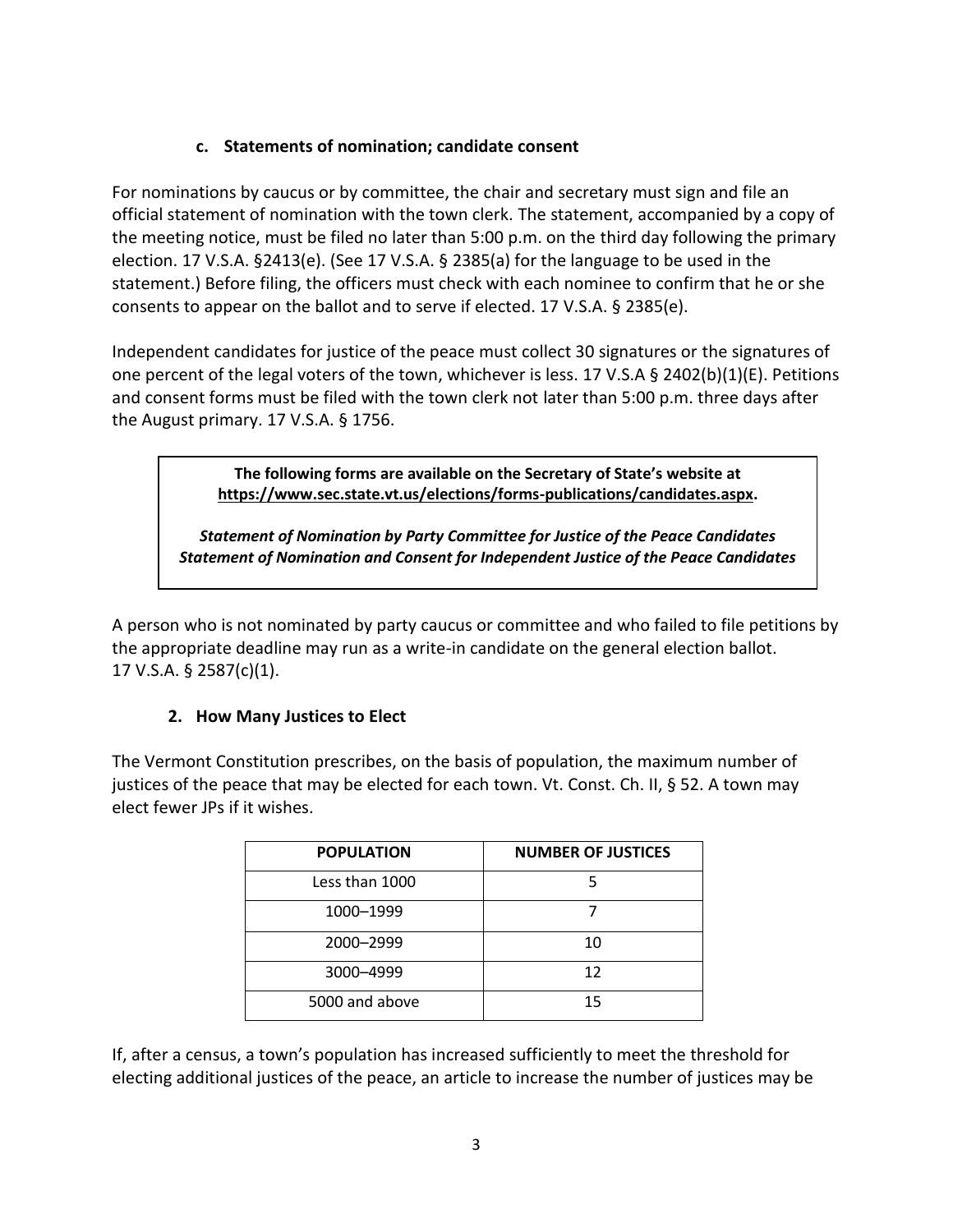added to the warning. If the article passes, the increased number of justices will be elected at the next general election.

# **3. Campaign finance**

Justice of the peace candidates who raise or spend over \$500 are required to register and file campaign finance reports with the Secretary of State's Office. 17 V.S.A. § 2921. Candidates reaching this threshold must register and report online using the Campaign Finance Information System at [www.campaignfinance.sec.state.vt.us.](http://www.campaignfinance.sec.state.vt.us/) JP candidates are considered local candidates for campaign finance purposes.

Campaign finance reports are due to be filed 30 days before, 10 days before, 4 days before, and two weeks after the election. A final report must be filed within 40 days of the election. 17 V.S.A. § 2968. Reports should list all contributions, including any personal funds used, and all expenditures made. JP candidates may not accept contributions of more than \$1,040 from a single source, but can spend unlimited personal funds. Candidates who do not raise or spend over \$500 do not need to file.

> **The Secretary of State's** *Guide to Campaign Finance* **can be found on our website: [https://www.sec.state.vt.us/elections/campaign-finance.aspx.](https://www.sec.state.vt.us/elections/campaign-finance.aspx)**

### **B. Vacancies and appointment**

If a vacancy occurs in the office of justice of the peace, the Governor may fill it by appointment. 17 V.S.A. § 2623. Resignations should be sent to the town clerk and the clerk can notify the town party of the resignation. If a justice of the peace moves out of town, it is best to get a letter of resignation prior to making an appointment to that seat.

Before deciding on an appointment, the Governor may ask the town political committee of the party the JP represents to submit one or more recommendations. The Governor is not bound by these recommendations, however; he or she may appoint any qualified person. 17 V.S.A. § 2623. Governors do usually appoint a member of the former JP's party—though not always the person recommended by the party.

Please note that no vacancy is created when a town fails to elect a full slate of JP candidates. For example, if a town has Constitutional authority to elect 10 JPs, but only nine are elected, there is no vacancy. In this situation, if the town does not opt to hold a special election for the unelected position, the town will operate with nine JPs only.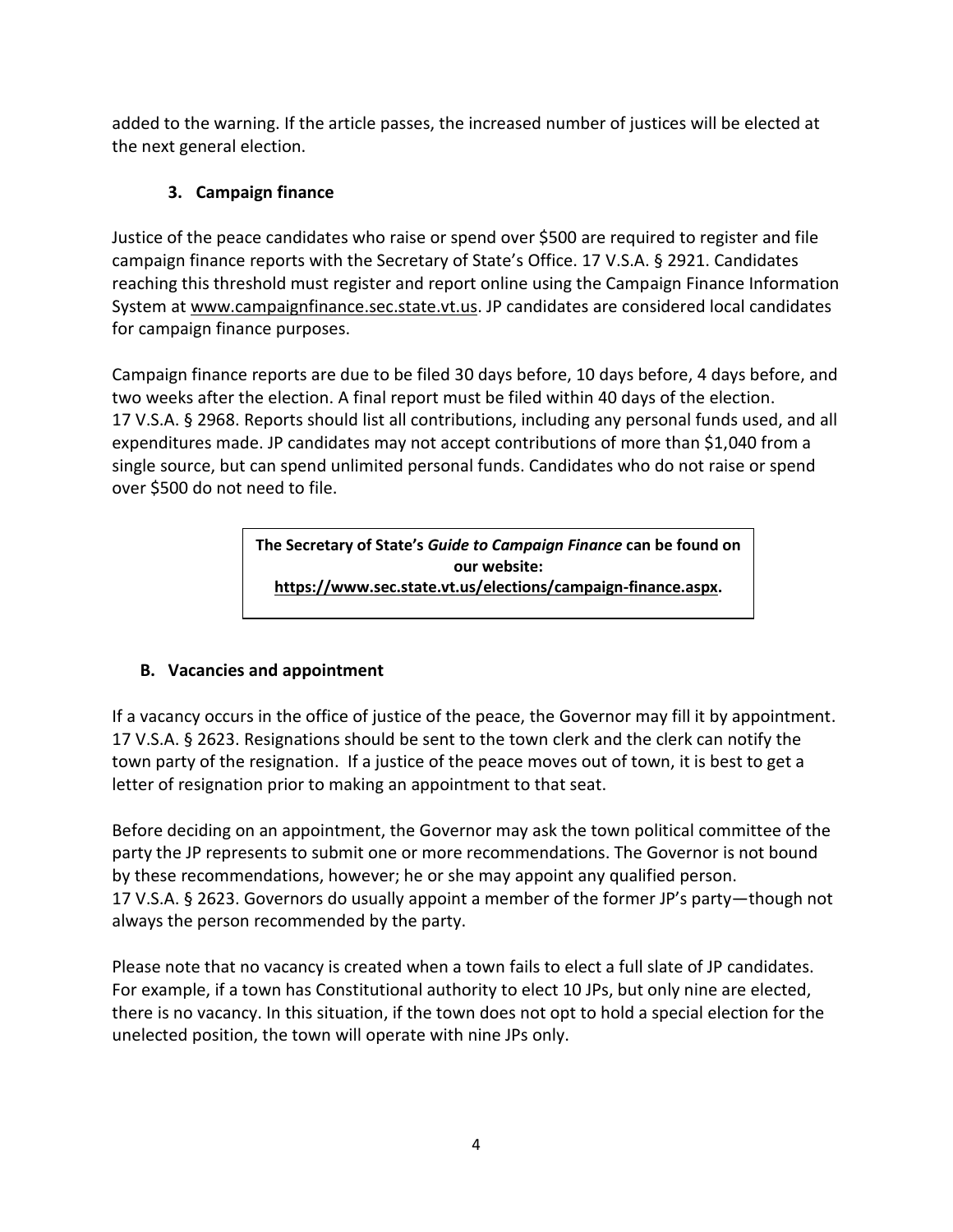#### **C. Getting Started**

#### **1. Term**

The term of a justice of the peace begins on February 1 of the year following the general election and runs for two years. 4 V.S.A. § 491.

#### **2. Oaths of office and allegiance**

A justice of the peace is not fully qualified to serve until he or she has taken the oaths of office and of allegiance and has filed a notarized copy of each oath with the town clerk. 4 V.S.A. § 491.

The required oaths, which are found in Chapter II, Section 56 of the Vermont Constitution, are as follows:

#### **THE OATH OR AFFIRMATION OF ALLEGIANCE**

*You* \_\_\_\_\_\_ *do solemnly swear* (or affirm) *that you will be true and faithful to the State of Vermont, and that you will not, directly or indirectly, do any act or thing injurious to the Constitution or Government thereof.* (If an oath) *So help your God.* (If an affirmation) *Under the pains and penalties of perjury.*

#### **THE OATH OR AFFIRMATION OF OFFICE**

*You* \_\_\_\_\_\_ *do solemnly swear* (or affirm) *that you will faithfully execute the office of* \_\_\_\_\_\_ *for the* \_\_\_\_\_\_ *of* \_\_\_\_\_\_ *and will therein do equal right and justice to all persons, to the best of your judgment and ability, according to law.* (If an oath) *So help you God.* (If an affirmation) *Under the pains and penalties of perjury.*

The oaths may be administered by any Supreme Court justice, Superior Court judge, assistant judge, justice of the peace, or notary public. They may also be administered by the Governor, or by the presiding officer, secretary, or clerk of either house of the General Assembly. 12 V.S.A. § 5852.

> Every newly-elected justice of the peace must take the oaths at the beginning of his or her term of office. Even a person who has served continuously as a JP for years must still take the oaths before February 1 each time a new term begins. See 4 V.S.A. § 491.

**Oath forms are available on the Secretary of State's website at:**

**[https://www.sec.state.vt.us/elections/forms-publications/town-clerks.aspx.](https://www.sec.state.vt.us/elections/forms-publications/town-clerks.aspx)**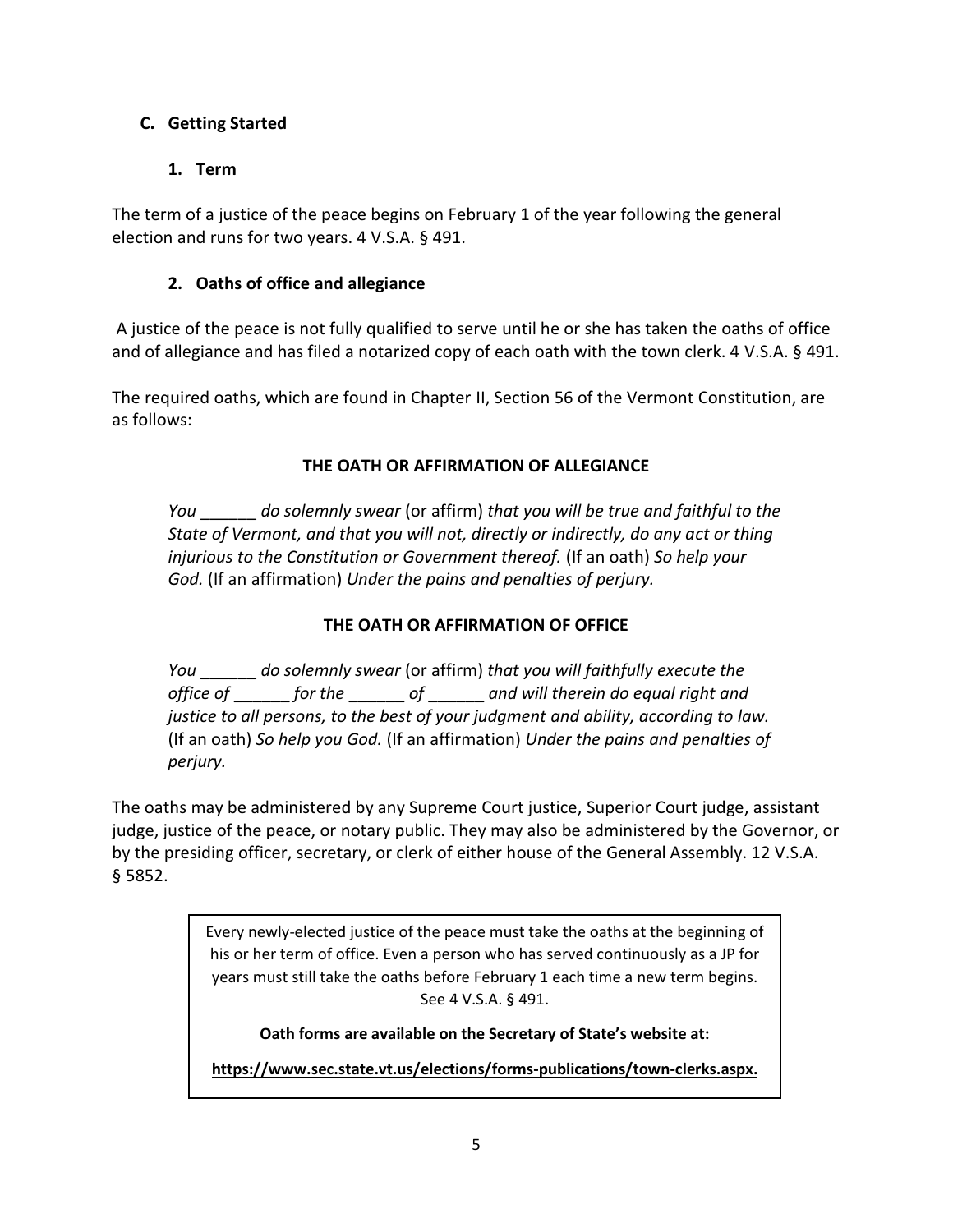Failure to file a copy of his or her official oath with the town clerk will prevent a justice of the peace from qualifying for office and from acting as a justice of the peace. 4 V.S.A. § 491. Failure to take and file these oaths could also subject the JP to a fine of up to \$100. 4 V.S.A. § 492.

#### **3. Compensation**

No statute entitles justices of the peace to compensation for performing their duties under the law. In some instances, however, compensation may be appropriate.

The law permits Boards of Civil Authority to fix the compensation of JPs for when they deliver absentee ballots. 17 V.S.A. § 2538(a)(5).

The voters or the selectboard may choose to pay a stipend to BCA members, including JPs, who hear tax appeals or spend time administering elections. 24 V.S.A. §§ 932, 933.

It is also traditional for parties to a marriage to offer some compensation to the officiating JP. This is a matter between the JP and the couple, however; State law is silent on the subject.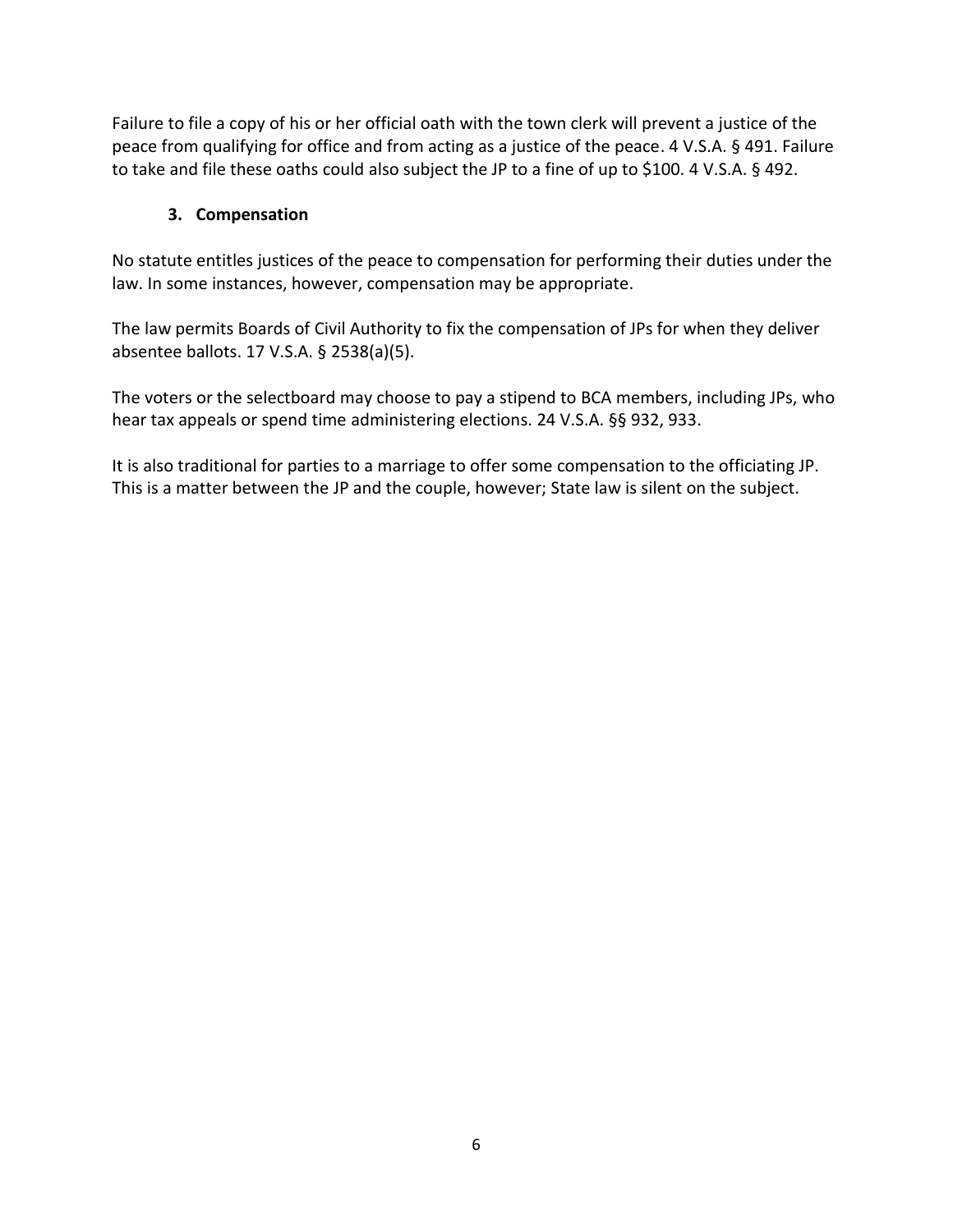#### **III. Overview of the Responsibilities of a Justice of the Peace**

#### **A. Duties Generally**

The responsibilities of justices of the peace can be divided into five broad categories:

1) **Elections.** Each justice of the peace is a member of his or her town's Board of Civil Authority (BCA). 24 V.S.A. § 801. The BCA is charged with the conduct of all elections that occur in town (primary, general, special, and local). 17 V.S.A. § 2451. Upon request, JPs are also responsible for delivering absentee ballots at election time to voters who are ill or physically disabled. 17 V.S.A. § 2538(a).

2) **Tax appeals and abatement.** As BCA members, justices of the peace hear and decide town property tax assessment appeals when local property owners do not agree with the final decision of the listers. 32 V.S.A. § 4404. Because JPs are BCA members, they also sit as members of their town's Board of Abatement to determine whether a taxpayer's property tax obligation should be forgiven under certain circumstances. 24 V.S.A. § 1533.

3) **Marriages.** Justices of the peace may solemnize marriages in Vermont. 18 V.S.A. § 5144.

4) **Oaths and notarial acts.** Justices of the peace may administer oaths in all cases where an oath is required, unless a specific law makes a different provision. 12 V.S.A. § 5852. Justices of the peace may also perform notarial acts. Under 2018 legislation modernizing notary public regulation, JPs must apply for and renew their notary public commissions through the Secretary of State's Office of Professional Regulation. There is no fee for this commission.

5) **Duties as magistrate.** If commissioned by the Supreme Court, a justice of the peace may also serve as a magistrate. Vt. Const. Ch. II, § 52.

#### **B. Mandatory vs. Discretionary Duties**

Some of the duties of the justice of the peace are mandatory, while others are discretionary and may be performed at the JP's option.

Mandatory duties are those duties which, by law, the JP must perform. These duties include participating as a Board of Civil Authority member by serving as an election official and assisting on election days, hearing and deciding tax appeals, and serving as a member of the Board of Abatement. Consistent, intentional failure to perform the mandatory duties of office could result in criminal penalties. 13 V.S.A. § 3006. ("A state, county, town, village, fire district or school district officer who willfully neglects to perform the duties imposed upon him or her by law, either express or implied, shall be imprisoned not more than one year or fined not more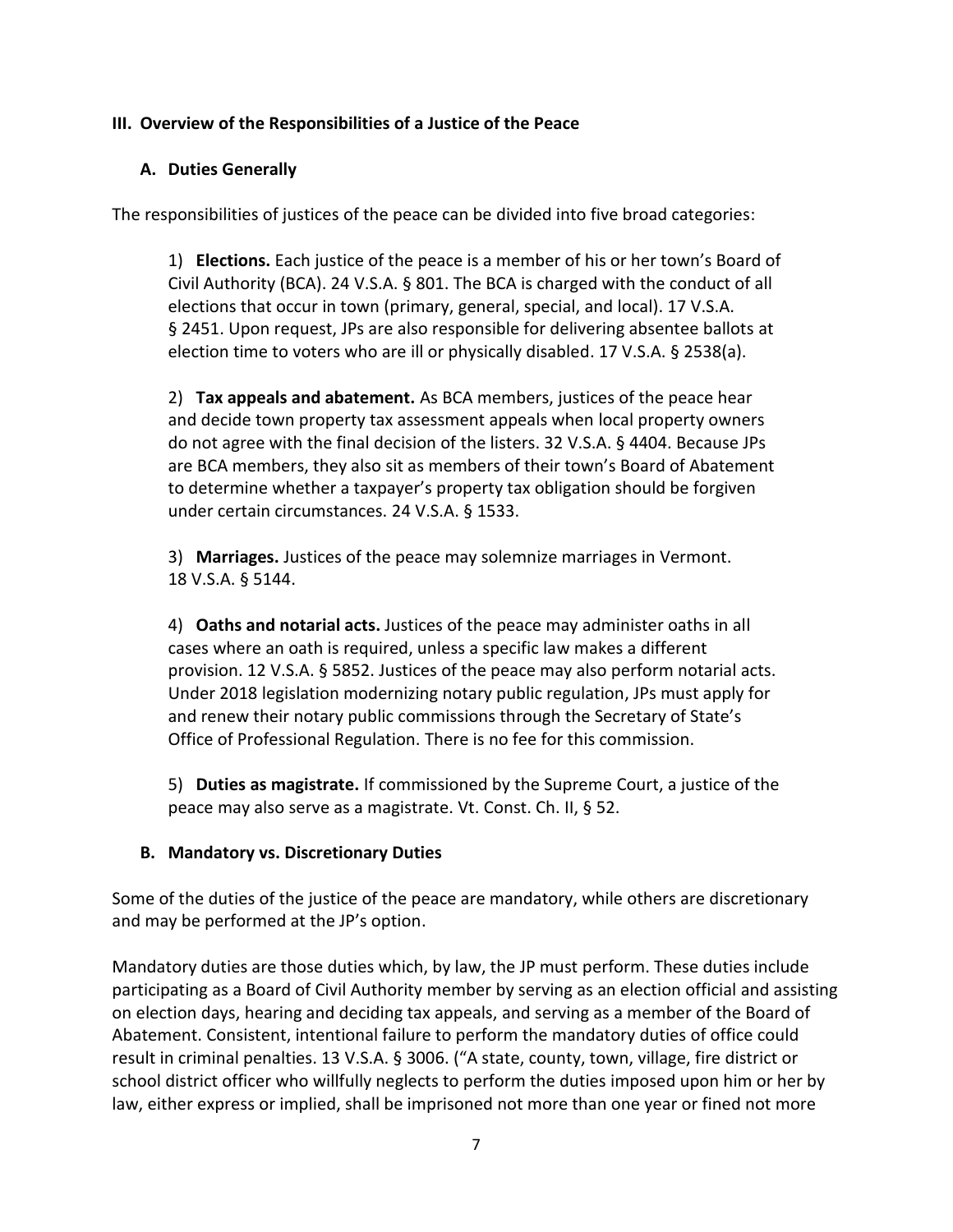than \$1000.00, or both.") Note that occasional absence from meetings, without more, does not rise to the level of willful failure to perform an official duty.

Discretionary functions of the office include performing marriages, administering oaths, performing notarial acts when commissioned as a notary, and serving as a magistrate. A justice of the peace has the power to perform these functions, but an individual JP is not required to do so in any particular instance. In deciding whether or not to perform these functions, however, a JP must not discriminate on the basis of any prohibited factor like race, color, sex, religion, national origin, disability, sexual orientation, or gender identity. 42 U.S.C. § 1983; 9 V.S.A. § 4502.

# **C. The Board of Civil Authority**

Justices of the peace sit on the Board of Civil Authority (BCA). The BCA is the municipal body responsible for handling election matters and deciding property tax assessment appeals.

# **1. Membership**

The Board of Civil Authority usually consists of the town clerk, the selectboard, and the justices of the peace residing in that town, unless a town's governance charter states otherwise. 17 V.S.A. § 2103(5); 24 V.S.A. § 801. If the BCA does not include at least three members of each major political party, the town committee or three voters of that party may provide a list of candidates and submit a request in writing to the clerk to raise the number of party representatives to three. Note that selectboard appointees to the BCA may perform election duties only; these appointees do not serve in any capacity for other BCA functions. 17 V.S.A. § 2143.

# **2. Meetings**

BCA meetings are called by the town clerk (who is also the BCA clerk) or by one of the selectboard members. To warn a BCA meeting, notice must be posted in two or more public places in town at least five days prior to the meeting, and each member must be given written notice. 24 V.S.A. § 801. So long as proper notice is provided, BCA meetings may be held at any time.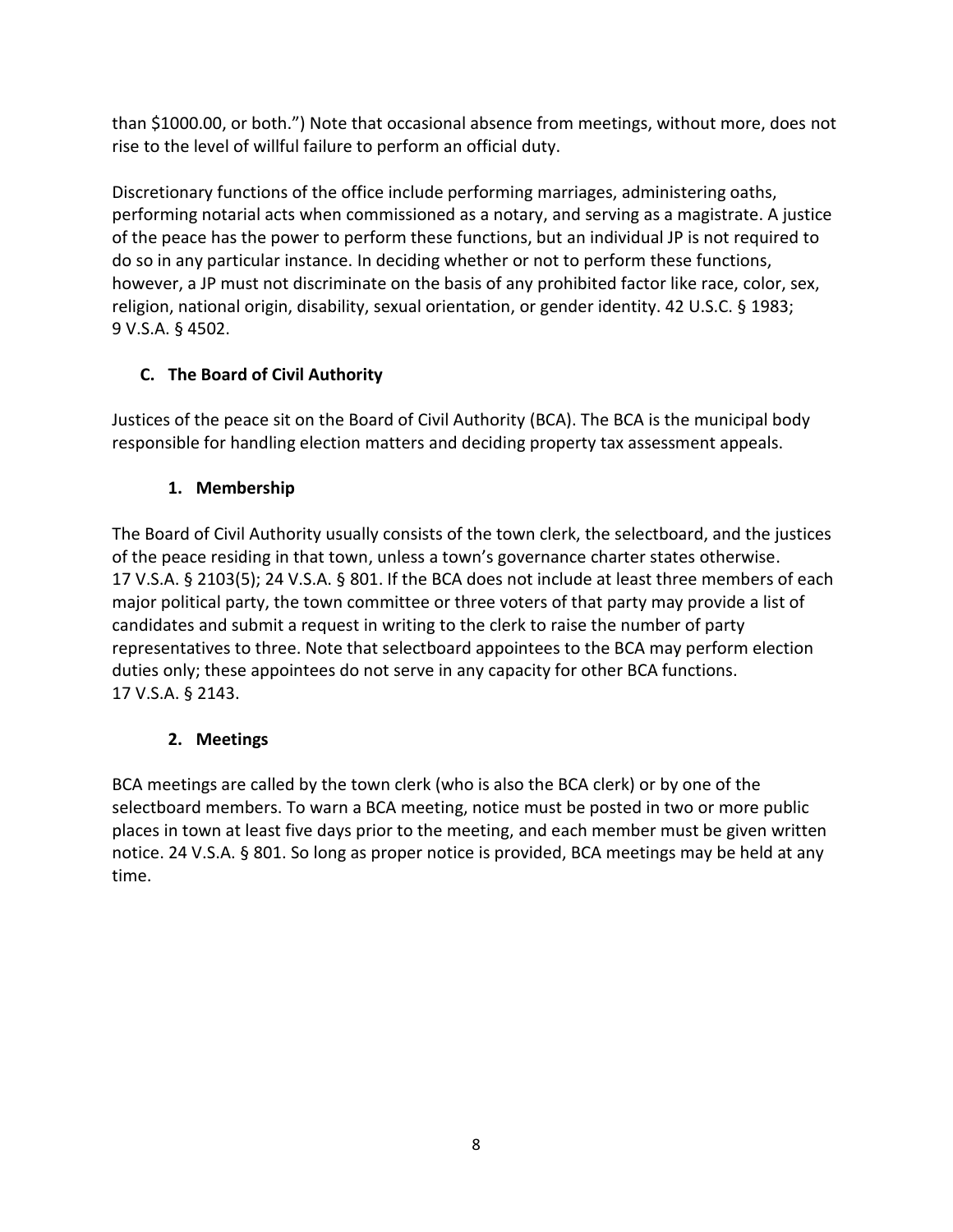#### **The Open Meeting Law**

Vermont's open meeting law applies to Board of Civil Authority meetings. This means that BCAs must provide advance public notice of meetings; discuss all business and take all action in open meeting (unless an exception in statute applies); allow members of the public to attend and participate in meetings; and make minutes available no later than five days after each meeting. 1 V.S.A. §§ 310–314.

**For more information on the open meeting law, please see** *A Guide to Open Meetings***, a Secretary of State's Office publication that is available on our website at [https://www.sec.state.vt.us/municipal/open-government-ethics.aspx.](https://www.sec.state.vt.us/municipal/open-government-ethics.aspx)**

#### **3. Quorum**

For most public bodies, the number of members necessary to hold a meeting and to take action is a majority of the total membership. 1 V.S.A. §§ 172, 310(2). Special quorum rules apply to Board of Civil Authority meetings, however, and these rules differ depending on whether the BCA is acting on election matters or handling property tax assessment appeals.

In acting on any matter related to elections, except actions taken on Election Day, those BCA members present and voting constitute a quorum, so long as at least three members are present. BCA action requires the concurrence of at least three BCA members. 17 V.S.A. §§ 2103(5), 2144b(c).

On Election Day, the majority of any BCA members present may take action. 17 V.S.A. § 2451. This means that even if the clerk or any other single member of the board is the only member present at the election, he or she may take action on behalf of the BCA. This relaxed quorum requirement on Election Day is important to remember when approving any voter registration applications submitted on Election Day at the polls.

When a BCA handles tax assessment appeals, yet another standard applies. In these situations, "an act of the majority of the board present at the meeting shall be treated as the act of the board…." 24 V.S.A. § 801. This means that any number of BCA members (although never less than three, since three are needed for the inspection committee that visits the property under appeal) may take action at a duly warned meeting.

#### **D. Election Responsibilities**

Of all duties of the justice of the peace, election administration is the most crucial. It is expected that, as elected officials, JPs will assist with all elections: primary, general, special, and local. The Board of Civil Authority has "charge of the conduct of elections within the political subdivision for which it is elected." 17 V.S.A. § 2451.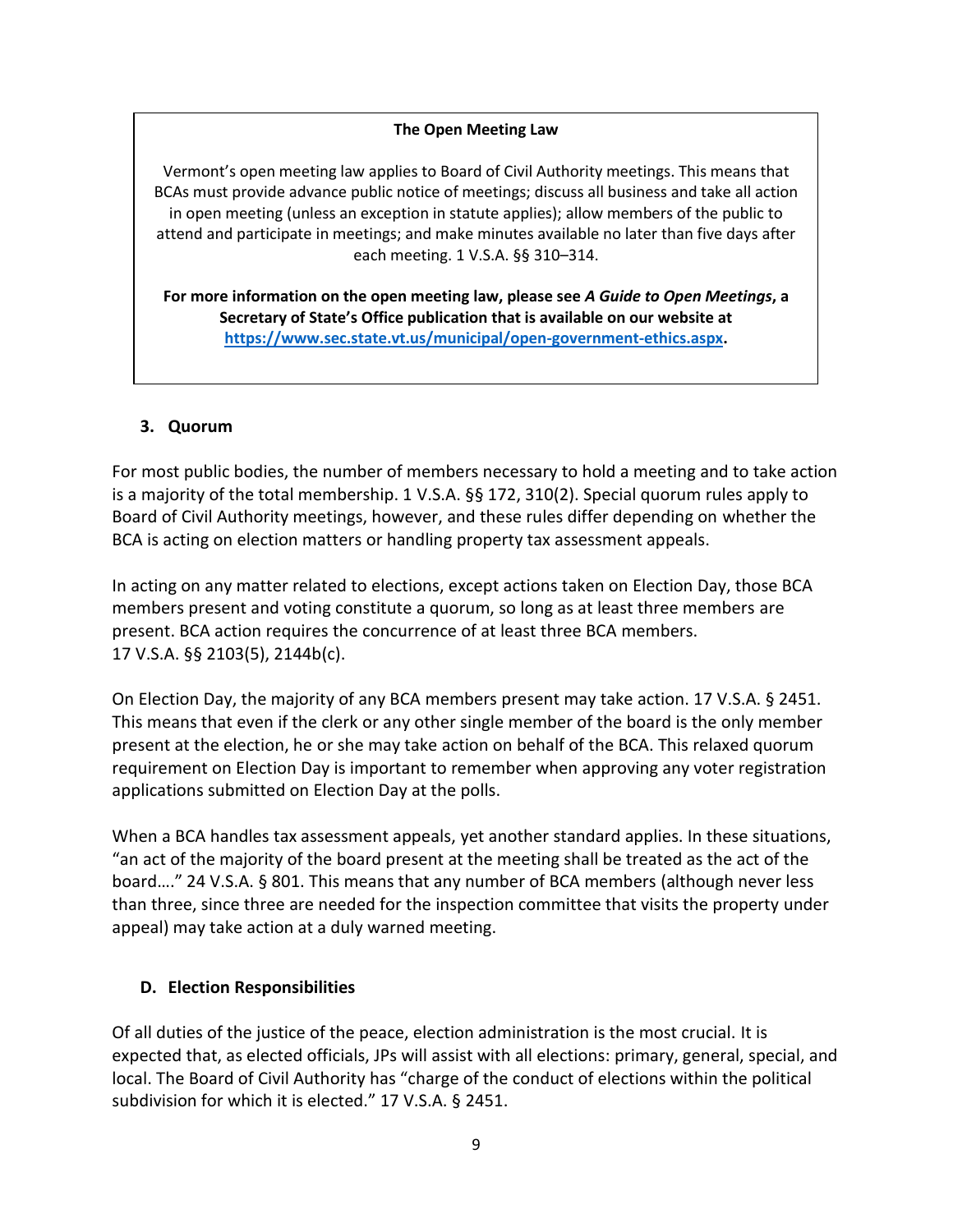### **1. Reviewing Voter Checklist Applications**

### **a. Generally**

Vermont now has Election Day voter registration. Residents who meet the eligibility requirements (listed below) can register and vote during polling hours on Election Day. 17 V.S.A. § 2144.

On the day of an election, the presiding officer must review all applications submitted at the polling place, approving those that meet the eligibility criteria below. Upon approval, the voter's name is added to the checklist at the polling place (and must be added to the statewide checklist by the clerk within the next five business days). If the presiding officer has questions about the eligibility of an applicant, he or she must immediately refer the application to any BCA members present at the polling place. Those BCA members must meet immediately to determine whether the applicant meets checklist requirements. 17 V.S.A. § 2144b.

Vermont law authorizes the town clerk to add names to the voter checklist, unless the clerk has questions regarding eligibility of an applicant. 17 V.S.A. § 2144(b). In the latter situation, the clerk must immediately forward the application to the Board of Civil Authority. The BCA must then hold a duly warned meeting, in a timely manner after receipt of the application, to determine whether the applicant meets checklist requirements. 17 V.S.A. §§ 2144b, 2146.

For more information on notice and quorum requirements for BCA meetings about election matters, see section III-C above.

### **b. Eligibility criteria**

To be eligible to vote, an applicant must:

- Be a citizen of the United States.
- Be a resident of the town. See below for more information on voter residency.
- Be 18 years old on or before the day of election. Note that a person who will be 18 years old on or before the date of a general election may register and vote in the immediately preceding primary election.
- Have taken the voter's oath.

17 V.S.A. §§ 2121, 2122.

### **c. Voter residency**

State law dictates that a person may have his or her name on the checklist only in the town of which he or she is a resident. 17 V.S.A. § 2121. It can be challenging for the BCA to objectively determine whether the "residency" requirement is met because the law sets out a subjective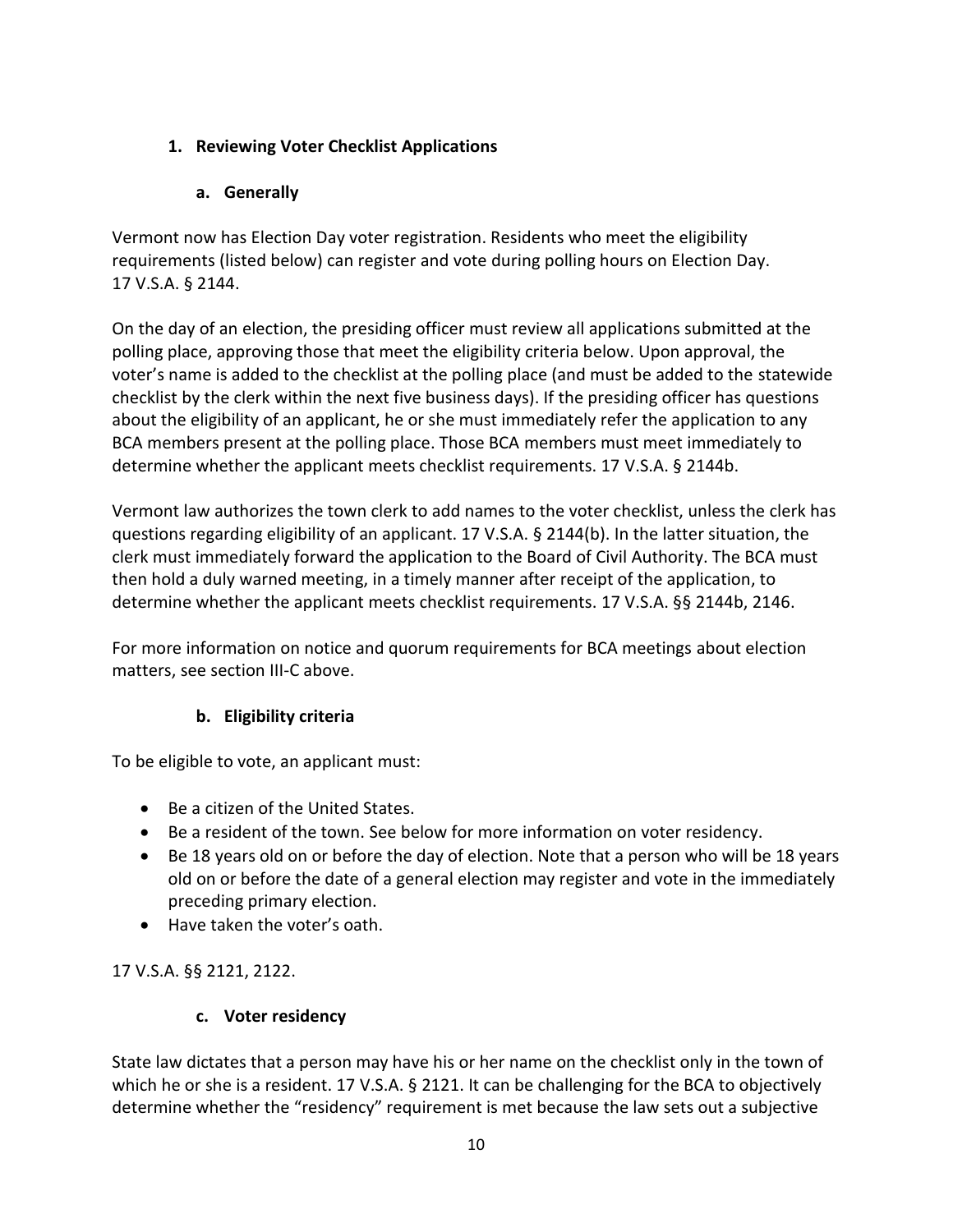test. Under 17 V.S.A. § 2122(b), "resident" means "a person who is domiciled in the town as evidenced by an intent to maintain a principal dwelling place in the town indefinitely and to return there if temporarily absent, coupled with an act or acts consistent with that intent." Note that a person may have only one residence at a given time.

# **d. Questioning the applicant**

The BCA may question an applicant under oath about the facts stated in his or her application. The BCA may also investigate any statement made under oath by the applicant in order to verify the statement. 17 V.S.A. § 2146(a). On the other hand, the BCA may not require an applicant to complete any form other than the application, and it may not as a matter of policy require all applicants to appear personally before the BCA or to submit additional information on the application form. 17 V.S.A. § 2145(c).

### **e. Application decision**

Once the decision is made to add a person to the checklist, a copy of the completed application must be returned to the applicant as soon as possible. 17 V.S.A. § 2145(d). Names may be added at any time until the closing of the polls on Election Day. 17 V.S.A. § 2144(b)(2). The town in which the applicant was last registered to vote must also be notified, whether within or outside Vermont. 17 V.S.A. § 2145(d).

If the decision is to deny the applicant, he or she must be notified "forthwith" of the reasons for the denial, using the form provided in 17 V.S.A. § 2146. Note that if the BCA rejects an applicant on Election Day, the BCA must notify him or her at the polling place. 17 V.S.A. § 2144(b)(3).

# **2. Removing Names from the Voter Checklist (Challenging and Purging)**

### **a. Timing**

Challenging voter names on the checklist is another function of the Board of Civil Authority that may be performed at any duly warned meeting. A review of the checklist may be done at any time. Systemic, name-by-name reviews, however, must be completed at least 90 days before any federal, state, or local election. 17 V.S.A. § 2150(b).

### **b. Removal by Clerk**

The town clerk may remove names from the voter checklist at any time, without a meeting of the BCA, under four circumstances:

- Upon receipt of a voter's death certificate or of public notice of the voter's death.
- Upon receipt of a written request from a voter that his or her name be stricken.
- Upon official notice from another Vermont clerk or from an elections official in another state that a voter's name has been added to another checklist.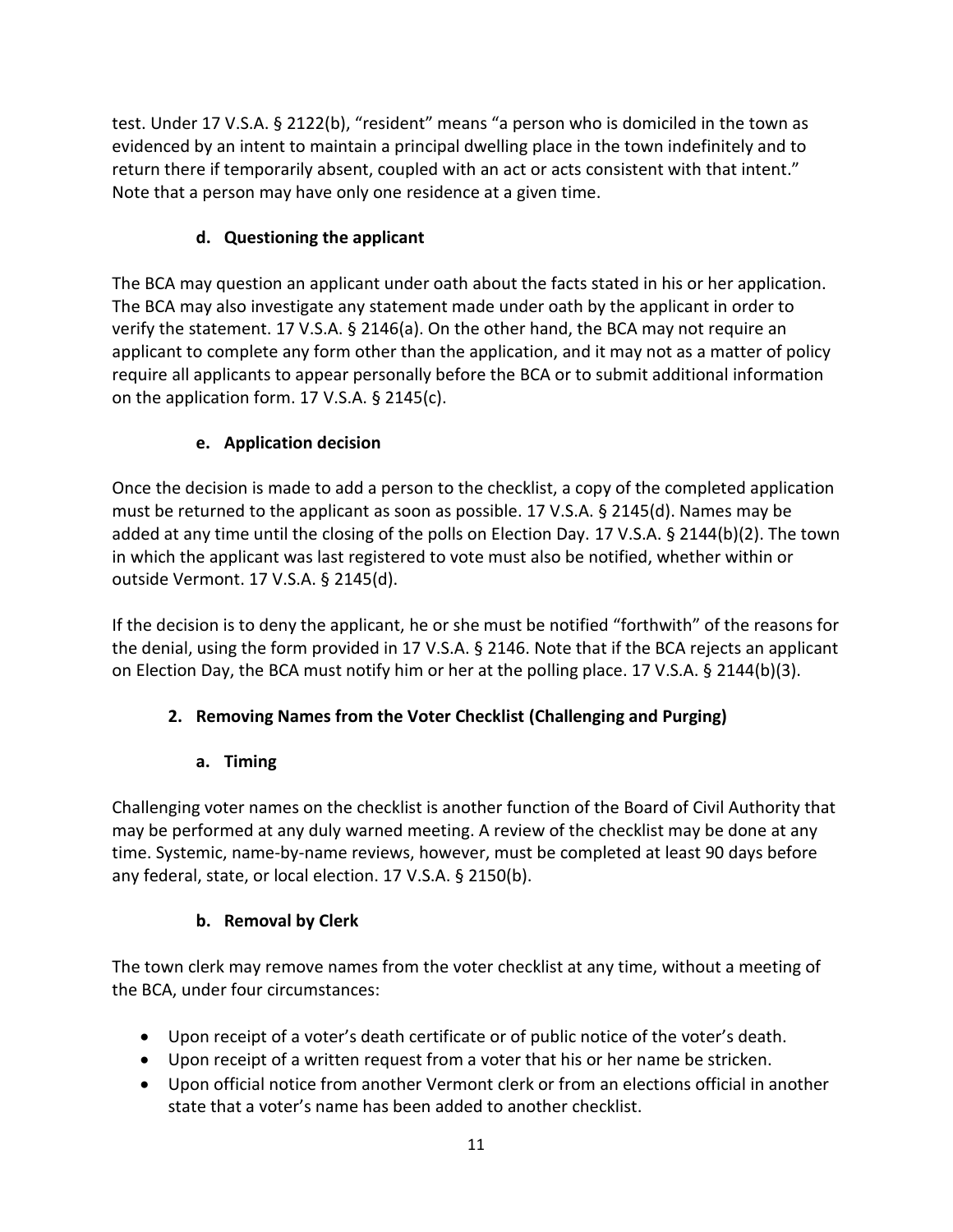Upon official notice from the Department of Motor Vehicles that the voter has authorized his or her address to be changed for voting purposes.

17 V.S.A. § 2150(a).

#### **c. Biennial Purge**

Every two years, the Board of Civil Authority is directed by law to thoroughly review and purge the checklist. The biennial purge, which must be completed by September 15 of each oddnumbered year, involves a process of reviewing each name on the checklist and considering whether each person on it is still qualified to vote. As the law explains, "[t]he intent [of this provision] is that when this process is completed there will have been some confirmation or indication of continued eligibility for each person whose name remains on the updated checklist." 17 V.S.A. § 2150(c).

The BCA may review and purge the checklist only at duly warned meetings. For more information on notice and quorum requirements for BCA meetings regarding election matters, see section III-C above.

#### **i. Inquiry**

The first step in the purging process is an initial inquiry. Is there any evidence that the voter is no longer eligible to vote? BCA members may consider and rely on official and unofficial public records and documents, including telephone directories, city directories, newspapers, death certificate, tax records, or checklists showing whether the voter has voted in any election in the last four years. The BCA may even designate someone to contact the voter personally. 17 V.S.A. § 2150(d)(2).

#### **ii. Leaving Voters on the Checklist**

If there is any reason to conclude that the voter is still qualified to vote, the BCA must leave that voter's name on the checklist. 17 V.S.A. § 2150(d)(1).

### **iii. Sending Voter Notice (Challenge Letter)**

If the inquiry reveals facts giving reason to question eligibility, or if the BCA is unable to locate the voter, the BCA must send the voter written notice questioning whether the voter still resides in town. The notice must be sent by first class mail to the voter's most recent known address; "return service requested" should be marked on the envelope. A postage paid preaddressed return card or letter must accompany the notice, giving the voter an opportunity to swear to maintaining his or her current legal street address within town, or, alternatively, to consent to removal of his or her name from the checklist. The notice must explain that if the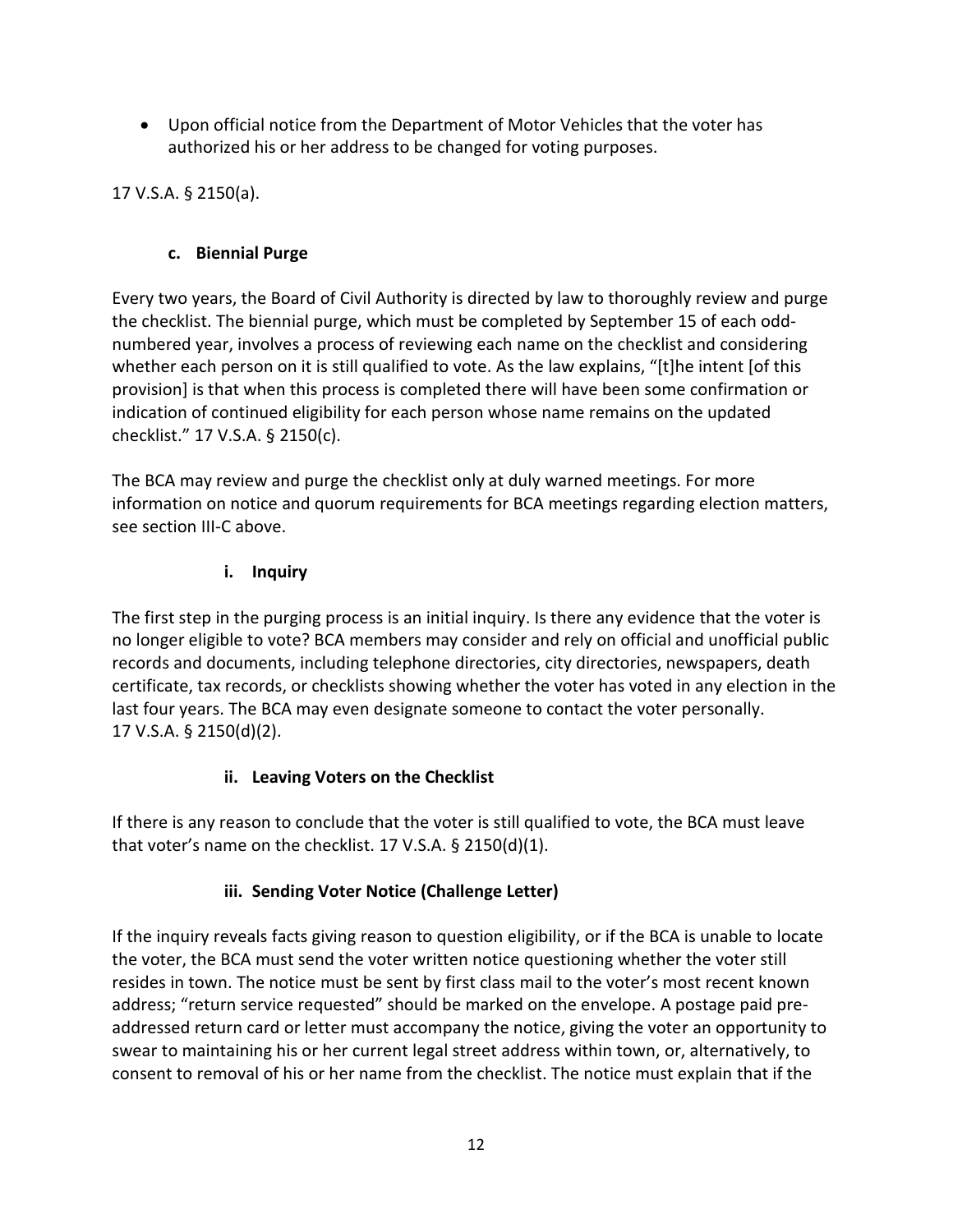voter fails to return the enclosed response card, written sworn affirmation of residence in town will be required before he or she will be allowed to vote. 17 V.S.A. § 2150(d)(3).

# **iv. Removal after Two General Elections**

If the voter fails to respond to the challenge letter, the BCA may remove the voter's name from the checklist on the day after the second general election from the date of the notice. If, however, the voter has voted or appeared to vote in an election after the notice was sent and has sworn on an affidavit of domicile that he resides at a specific legal address in town, or has otherwise demonstrated eligibility to vote in town, his or her name must remain on the checklist. 17 V.S.A. § 2150(d)(5).

### **v. Reinstatement of Name**

If at any subsequent time the BCA determines that a voter whose name was removed from the checklist is still qualified to vote, the BCA must place the voter's name on the checklist immediately—even on Election Day. The statute reminds us that "[t]he provisions of this chapter shall be liberally construed, so that if there is any reasonable doubt whether a person's name should have been removed from the checklist the person shall have the right to have the person's name immediately returned to the checklist." 17 V.S.A.  $\S 2150(d)(6)$ .

# **vi. Record-keeping**

The law mandates that the BCA must keep detailed records of its challenging and purging activities. These records must include a clear statement of why each name has been removed from the checklist, as well as a working copy of the checklist used for the biennial checklist review. In addition, the BCA must record: the total number of new registrations during the period between general elections; the total number of individuals removed from the checklist during the period between general elections; lists of the names and addresses of all people to whom the BCA sent notices; and information concerning whether or not a response was received from each person to whom a notice was sent. 17 V.S.A. § 2150(d)(7).

# **3. Conducting Elections**

For all primary, general, special, and local elections, the Board of Civil Authority has charge of the conduct of elections within the political subdivision for which it is elected. 17 V.S.A. § 2451. Conducting elections includes a variety of responsibilities, which are summarized below.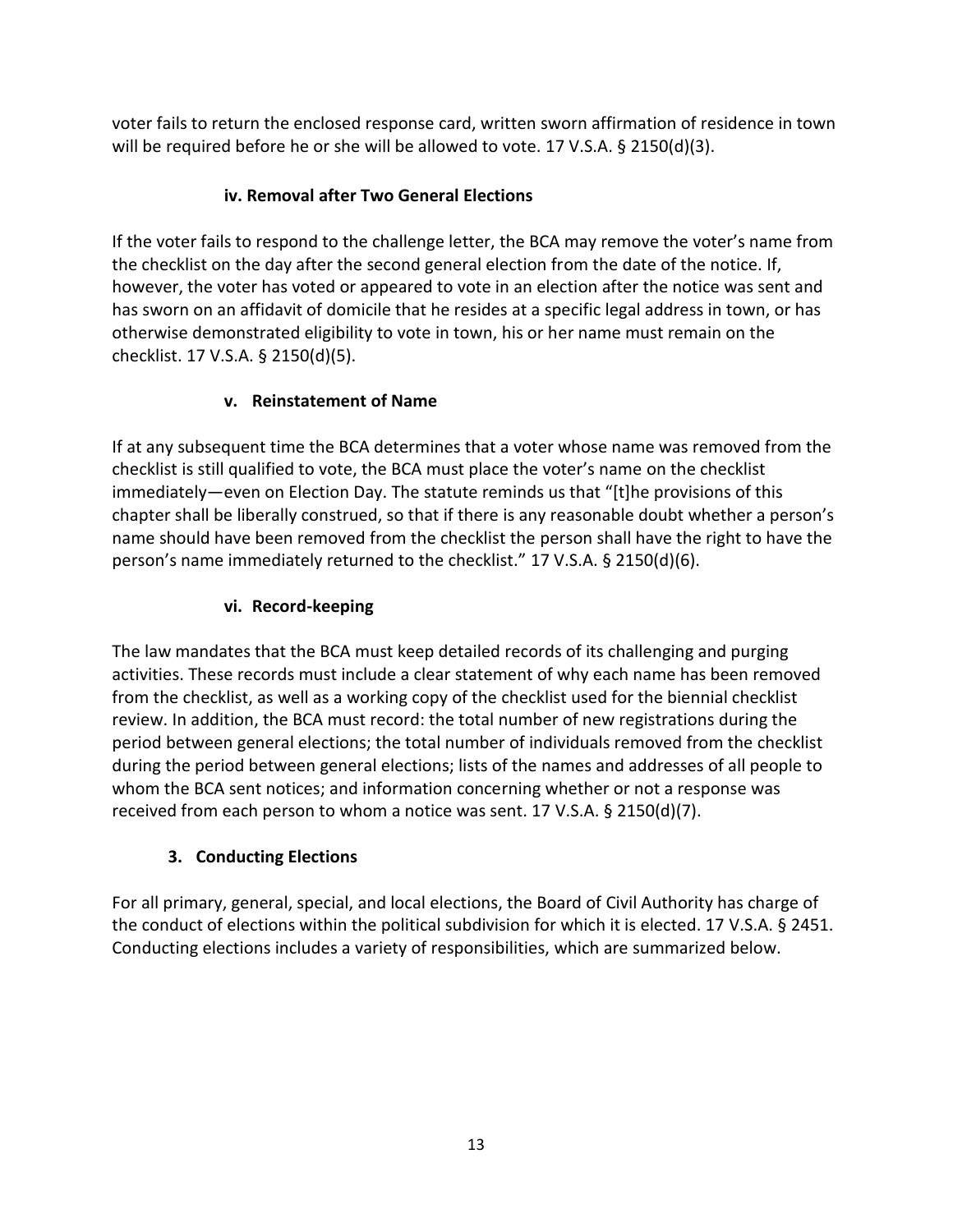**For further details on the responsibilities of election officials, please consult Title 17 of the Vermont Statutes Annotated and the Elections Procedures Manual published by the Secretary of State's Office in July of every even-numbered year.**

**The Elections Procedure Manual is available on our website at** [https://www.sec.state.vt.us/media/769939/2016-election](https://www.sec.state.vt.us/media/769939/2016-election-procedures.pdf)[procedures.pdf.](https://www.sec.state.vt.us/media/769939/2016-election-procedures.pdf)

#### **a. Choosing a Presiding Officer**

The Board of Civil Authority appoints a voter of the town as presiding officer of the election, if the regular presiding officer (usually the town clerk) is unavailable or unable to preside. 17 V.S.A. § 2452(a). If more than one polling place is used, the BCA also appoints a presiding officer for each additional polling place. 17 V.S.A. § 2452(b).

### **b. Appointing Assistant Election Officers**

Prior to the day of the election, the BCA must appoint a sufficient number of elections officials from each voting district. Political balance in these appointments is required by law ("as far as possible"). Each official must be sworn before his or her duties begin, using the oaths provided in section II-C-2 of this guide. 17 V.S.A. § 2454.

#### **Disqualification of Election Officials**

**General rule**: A person may not serve as an election official in an election using the Australian ballot system if he or she is a candidate for an office on the ballot.

**Notable exceptions**: Candidates for justices of the peace.

A person may serve as an elections official even if his or name appears on the ballot as a JP candidate.

Other exceptions include candidates for town clerk, treasurer, moderator, ward clerk, or inspector of election, as well as situations where the person is the only candidate for the particular office for which he or she is running. 17 V.S.A. § 2456.

#### **c. Designating Polling Places**

At least 30 days before the election, the BCA must designate one or more polling places in town, although the voters at an annual or special meeting may designate different polling places. 17 V.S.A. § 2502. If a town has more than one polling place, the BCA must divide the checklist at least 40 days prior to the election. 17 V.S.A. §2501. A town may only change a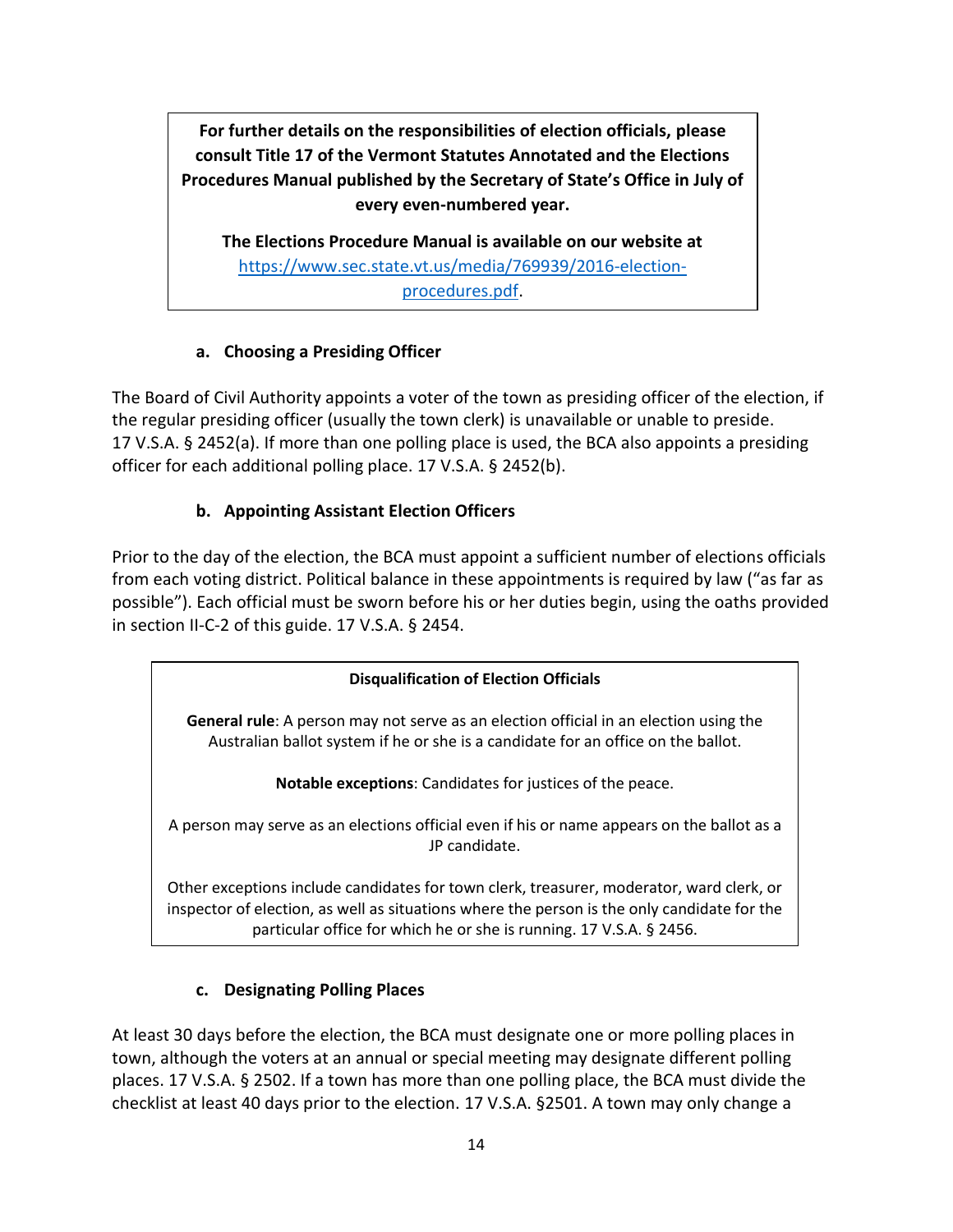polling place less than 30 days prior to the election in the case of an emergency. 17 V.S.A. § 2502(2)(A).

# **d. Ensuring Accessibility**

The BCA must take such measures as are necessary to assure that voters who are ill, elderly, or have a disability may conveniently and secretly cast their votes. The BCA has full jurisdiction over the premises at which a polling place is located for this purpose. 17 V.S.A. § 2502(b).

# **e. Determining Number of Voting Booths**

The BCA must determine how many voting booths will be sufficient at each polling place. 17 V.S.A. § 2504.

# **f. Absentee Ballot Delivery**

Justices of the peace also serve as election officers for the purpose of delivering absentee ballots to voters who have stated that they have an illness or physical disability that prevents them from voting at the polling place on Election Day but who have not requested in their applications that absentee ballots be mailed to them. 17 V.S.A. § 2538(a).

The BCA designates pairs of JPs to deliver these absentee ballots, making sure that, to the extent possible, no pair consists of two JPs from the same political party. If a sufficient number of JPs is not available to make up the required pairs, the BCA may select individuals from lists of registered voters submitted by the chairs of the town committees of political parties, as well as from among registered voters who apply in writing to the BCA and state that they are not affiliated with any political party. 17 V.S.A. § 2538(a).

Delivery begins as soon as absentee ballots are available. The town clerk divides the list of applicants who have an illness or physical disability and then assigns a number of voters to each pair of JPs. Ballots and envelopes are issued equal to the number of absentee voters the pair has been assigned to visit on that day. The JPs call on each voter on their list; each voter may mark the ballot alone or in the JPs' presence, but without showing the marked ballot to the JPs or anyone else. (If a voter is blind or physically unable to mark the ballot, however, one JP may mark the ballot in full view of the other.) 17 V.S.A. § 2538.

# **Disqualification from Delivery of Absentee Ballots**

A justice of the peace who is running for another office and who consequently has been disqualified to serve as an election official under 17 V.S.A. § 2456 is not permitted to deliver absentee ballots, nor is his or her spouse, parent, or child. 17 V.S.A. § 2538(a)(4).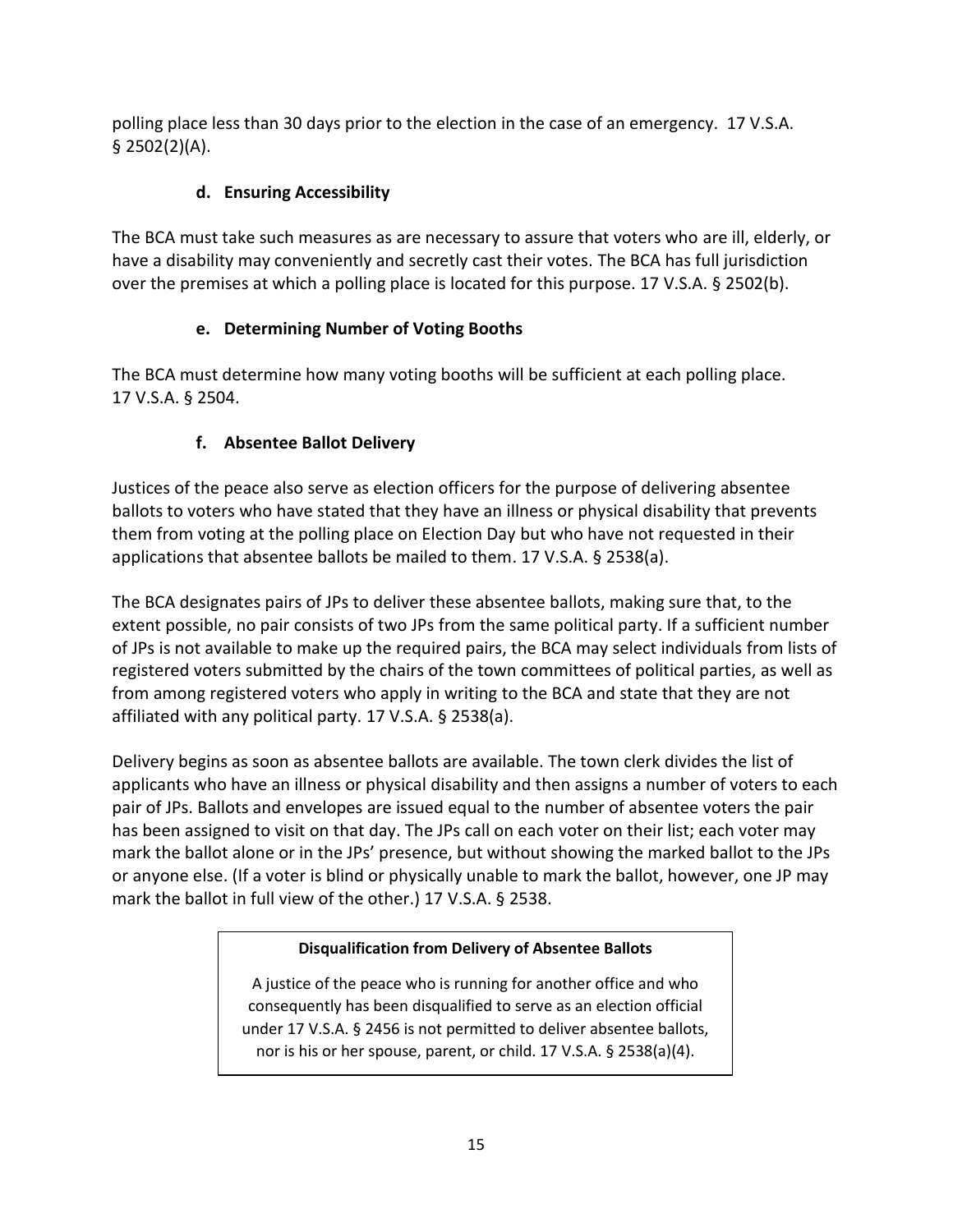### **g. Counting the Votes**

After the polls have closed, the counting process begins. JPs are an integral part of the counting process, whether in a hand count town or a vote tabulator town.

The rules for counting ballots are set out in 17 V.S.A. § 2587. Examples of how to determine voter intent are provided in our Elections Procedures guide, available on the Secretary of State's website at [https://www.sec.state.vt.us/elections/town-clerks-election](https://www.sec.state.vt.us/elections/town-clerks-election-workers/election-procedures.aspx)[workers/election-procedures.aspx.](https://www.sec.state.vt.us/elections/town-clerks-election-workers/election-procedures.aspx) Detailed instructions for vote tabulator towns are found here: [https://www.sec.state.vt.us/elections/town-clerks-election-workers/election](https://www.sec.state.vt.us/elections/town-clerks-election-workers/election-supplies.aspx)[supplies.aspx.](https://www.sec.state.vt.us/elections/town-clerks-election-workers/election-supplies.aspx)

If a recount is requested, members of the BCA, as elections officials, may be needed to help conduct the recount. For local elections, the BCA conducts the recount. 17 V.S.A. § 2685.

### **h. Legislative Apportionment**

The Board of Civil Authority plays a significant role in the legislative apportionment process, which occurs decennially (every 10 years). See 17 V.S.A. chapters 33–34A.

### **E. Property Tax Appeal Responsibilities**

As a member of the Board of Civil Authority, a justice of the peace sits to hear property tax assessment appeals from persons aggrieved by the final decision of the listers.

The following is a brief summary highlighting the obligations of justices of the peace regarding tax appeals.

*A Handbook on Property Tax Assessment Appeals***, a joint publication of the Secretary of State's Office and the Vermont Department of Taxes' Division of Property Valuation and Review, provides a detailed, step-by-step discussion of the property tax assessment appeal process. This handbook is available on our website at [https://www.sec.state.vt.us/municipal/handbooks-guides/property-taxes.aspx.](https://www.sec.state.vt.us/municipal/handbooks-guides/property-taxes.aspx)**

**In addition, the Division of Property Valuation and Review offers the** *Vermont Lister's Handbook***, available at [http://tax.vermont.gov/municipal-officials/listers](http://tax.vermont.gov/municipal-officials/listers-and-assessors/resources)[and-assessors/resources,](http://tax.vermont.gov/municipal-officials/listers-and-assessors/resources) which contains an overview of the appraisal process.**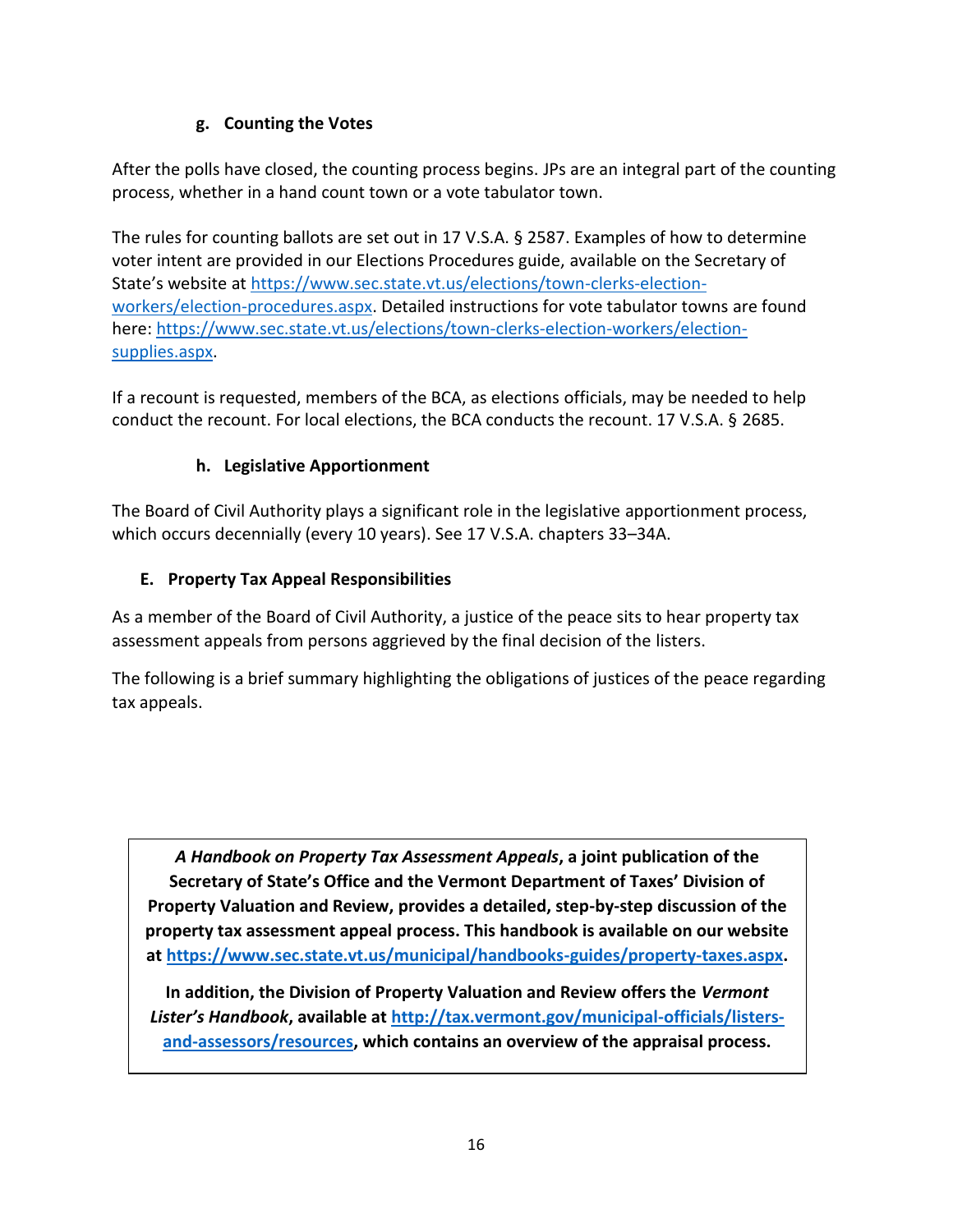### **1. Process Prior to Appeal**

An appeal to the Board of Civil Authority is the second step that an aggrieved taxpayer must take in contesting the valuation of real and personal property. Before any taxpayer appears before the BCA, the Board of Listers must have held a grievance hearing on his or her property valuation. 32 V.S.A. §§ 4221–4224. If still dissatisfied with the appraisal, the taxpayer may take an appeal to the BCA by writing to the town clerk, who records the appeal and calls the BCA together. 32 V.S.A. § 4404(a).

# **2. Meeting Time**

The clerk will notify each BCA member in writing of the date of the initial meeting to hear these appeals. 32 V.S.A. § 4404(b). The law provides that the BCA shall meet "on that day and from day to day thereafter" to hear and determine all appeals, until all questions and objections are heard and decided. 32 V.S.A. § 4404(c). Statutory timeframes for beginning the hearing on each appeal vary, depending on the date the listers' abstract work is completed and the size of your town. 32 V.S.A. §§ 4341; 4404(b).

### **3. Oath**

Before hearing any appeal, BCA members must take an additional oath which must be signed and filed with the town clerk:

*I do solemnly swear (or affirm) that I will well and truly hear and determine all matters at issue between taxpayers and listers submitted for my decision. So help me God (or, under the pains and penalties of perjury).* 32 V.S.A. § 4405.

### **4. Quorum**

When a BCA handles tax assessment appeals, "an act of the majority of the board present at the meeting shall be treated as the act of the board…." 24 V.S.A. § 801. This means that any number of BCA members (although never less than three, since three are needed for the inspection committee that visits the property under appeal) may take action at a duly warned meeting.

### **Conflicts of Interest and Disqualification**

Property tax assessment appeal hearings are quasi-judicial in nature, and so the prohibitions found in law on conflicts of interest while acting in a judicial capacity apply. No BCA member should participate in a BOA hearing on any matter in which he or she has a real or financial interest. 12 V.S.A. § 61(a).

In addition, you may not serve on the BCA for the purposes of tax appeals during any year in which you bring an appeal to the BCA on any property you own, in whole or in part. You are also excluded for the year if you are an agent or attorney for an appellant property owner. 32 V.S.A. § 4404(d).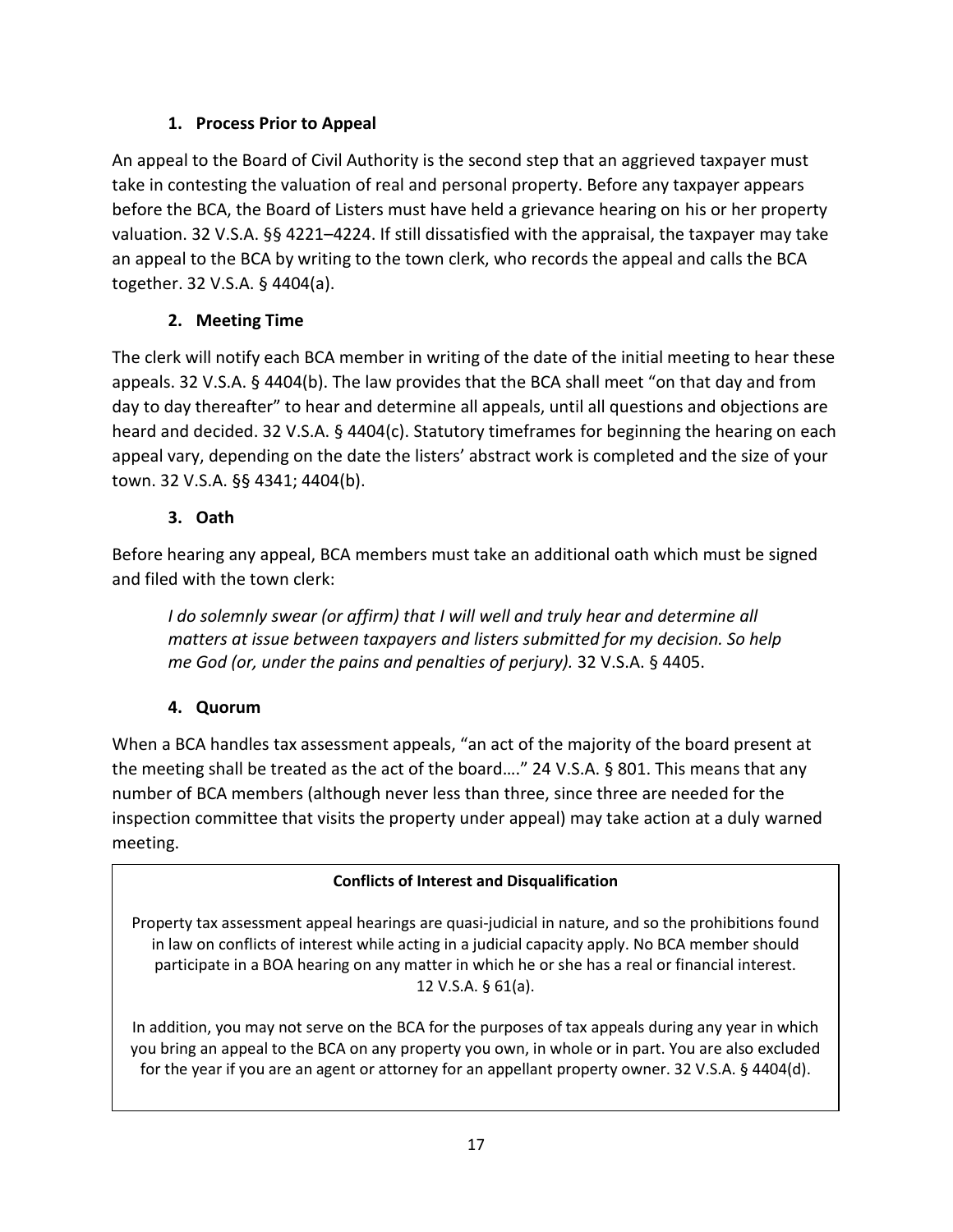### **5. Conducting the Hearing**

The open meeting law applies to property tax assessment appeal hearings. Because these hearings are considered "quasi-judicial," members of the public are permitted to observe, but the BCA may limit participation to the taxpayer, the listers or possibly someone else from town government, and anyone called as a witness or asked by the BCA to provide information. 1 V.S.A. §§ 310(5), 312(e) and (h).

Property owners appealing their taxes must be given Constitutional due process, so that certain formalities apply during the hearing process. At a minimum, due process requires a fair hearing where the property owner is given an opportunity to be heard by decision-makers who are unbiased and who will base their decisions on a determination of the relevant facts and the application of these facts to the relevant law. For this reason, it is advisable that the BCA record the hearing.

It is also advisable that a JP or notary administer the witness's oaths to anyone presenting evidence in the hearing:

*Do you solemnly swear (or affirm) that the evidence you shall give, relative to the cause now under consideration, shall be the whole truth and nothing but the truth so help you God (or under the pains and penalties of perjury)?* 12 V.S.A. § 5810.

In addition, all evidence must be received in the hearing; *ex parte* communications are inappropriate. Specifically, BCA members should avoid communications with any party, party's counsel or representative, or any person interested in the outcome of the proceedings, if these communications occur outside the hearing and concern the proceeding's substance or merits.

# **6. Inspection Committee**

Once the appeal process begins, you may be chosen to serve on a three-person committee to inspect a property under appeal. The inspection committee must provide a report to the full BCA within 30 days from the date of the original hearing on the property. 32 V.S.A. § 4404(c).

### **7. Deliberation and Decision; Appeals**

After the inspection committee has made its report, the BCA has an additional 15 days to certify its notice of decision, with reasons, in writing and to file this notice with the town clerk. 32 V.S.A. § 4404(c). The decision may be made in a deliberative session, after the BCA has heard all the evidence. 1 V.S.A. § 312(e). In its decision, the BCA may increase, reduce, or sustain the appraisal made by the listers. 32 V.S.A. § 4409.

A BCA's tax appeal decision may be appealed to the State Appraiser at the Vermont Department of Taxes or to Superior Court. An appeal to either forum must be filed no later than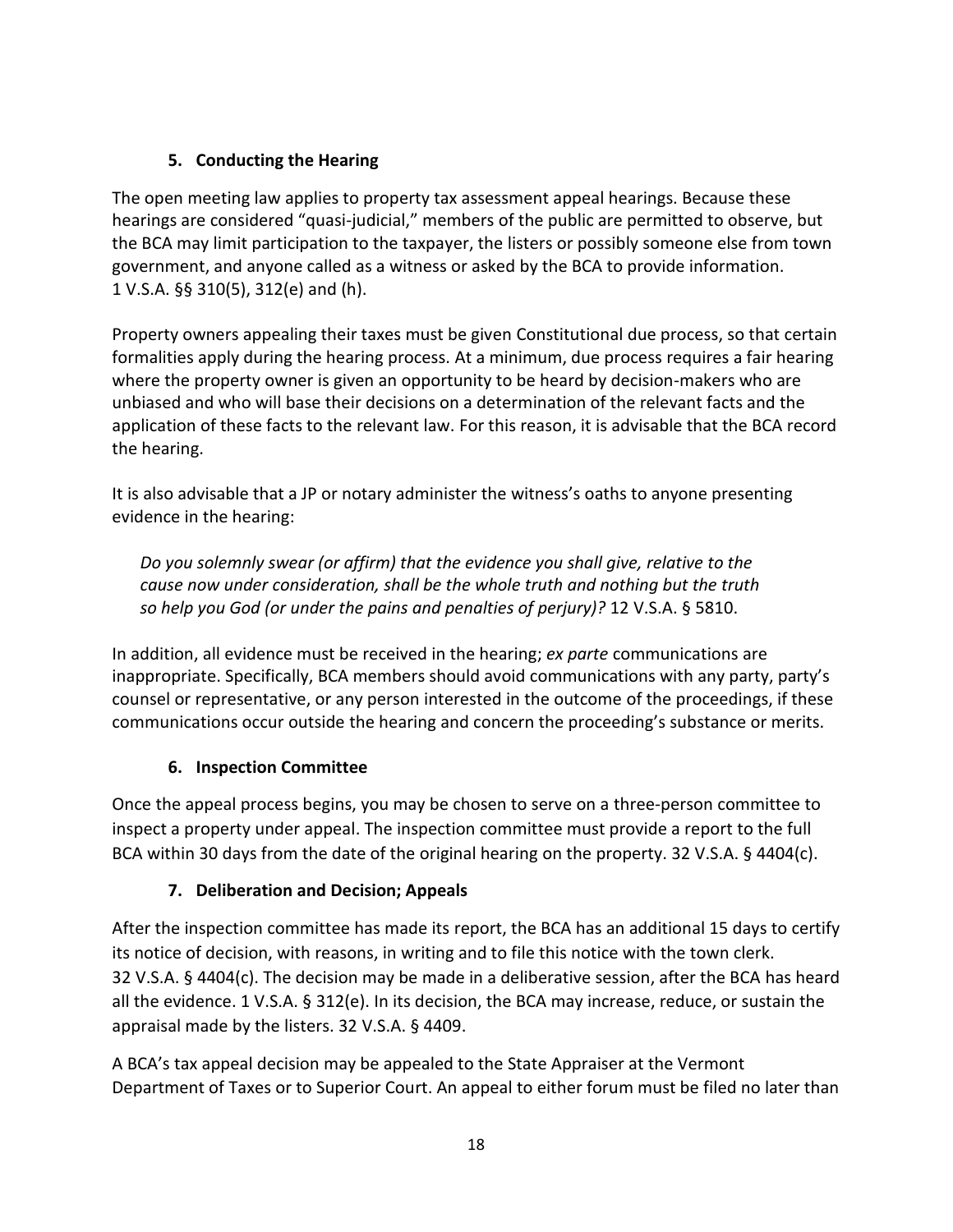30 days after the day the town clerk mails the BCA's notice of decision to the taxpayer. 32 V.S.A. § 4461.

# **F. Board of Abatement Responsibilities**

As members of the Board of Civil Authority, justices of the peace serve on the Board for the Abatement of Town, Town School District, and Current Use Taxes. 24 V.S.A. § 1533. Abatement is a statutory process for relieving taxpayers from the burden of property taxes, collection fees, and interest when the law authorizes abatement and when the Board, in its discretion, agrees that the request is reasonable and proper.

The following is a brief summary highlighting the obligations of justices of the peace regarding abatements.

**For a detailed look at abatement procedures and considerations, please consult**  *About Abatement***, a publication of the Secretary of State's office.**

**<https://www.sec.state.vt.us/municipal/handbooks-guides/property-taxes.aspx>**

# **1. Membership, Notice, and Quorum**

The Board of Abatement generally consists of the Board of Civil Authority (the town clerk, the selectboard, and the justices of the peace residing in that town), the listers, and the town treasurer. 24 V.S.A. §§ 1533, 1537. BOA meetings are noticed like BCA meetings (see section III-C-2 above), except that at least one lister must be given personal notice of the BOA meeting. 24 V.S.A. § 1534.

A majority of the BOA's total membership must usually be present to meet as a board. Alternatively, if the town treasurer, a majority of the listers, and a majority of the selectboard members are present, this is also sufficient to meet quorum requirements. In either situation, the BOA needs only the vote of the majority of the quorum present at the meeting to make a decision or otherwise take action. 15 V.S.A. § 1533.

### **2. Abatement Requirements**

Under 24 V.S.A. § 1535(a), the BOA may generally abate taxes, interest, collection fees, or any combination of these, where:

- The taxpayer has died insolvent.
- The taxpayer has removed from the state.
- The taxpayer is unable to pay.
- A manifest error or a mistake of the listers has occurred.
- The property on which taxes are owed was lost or destroyed during the tax year.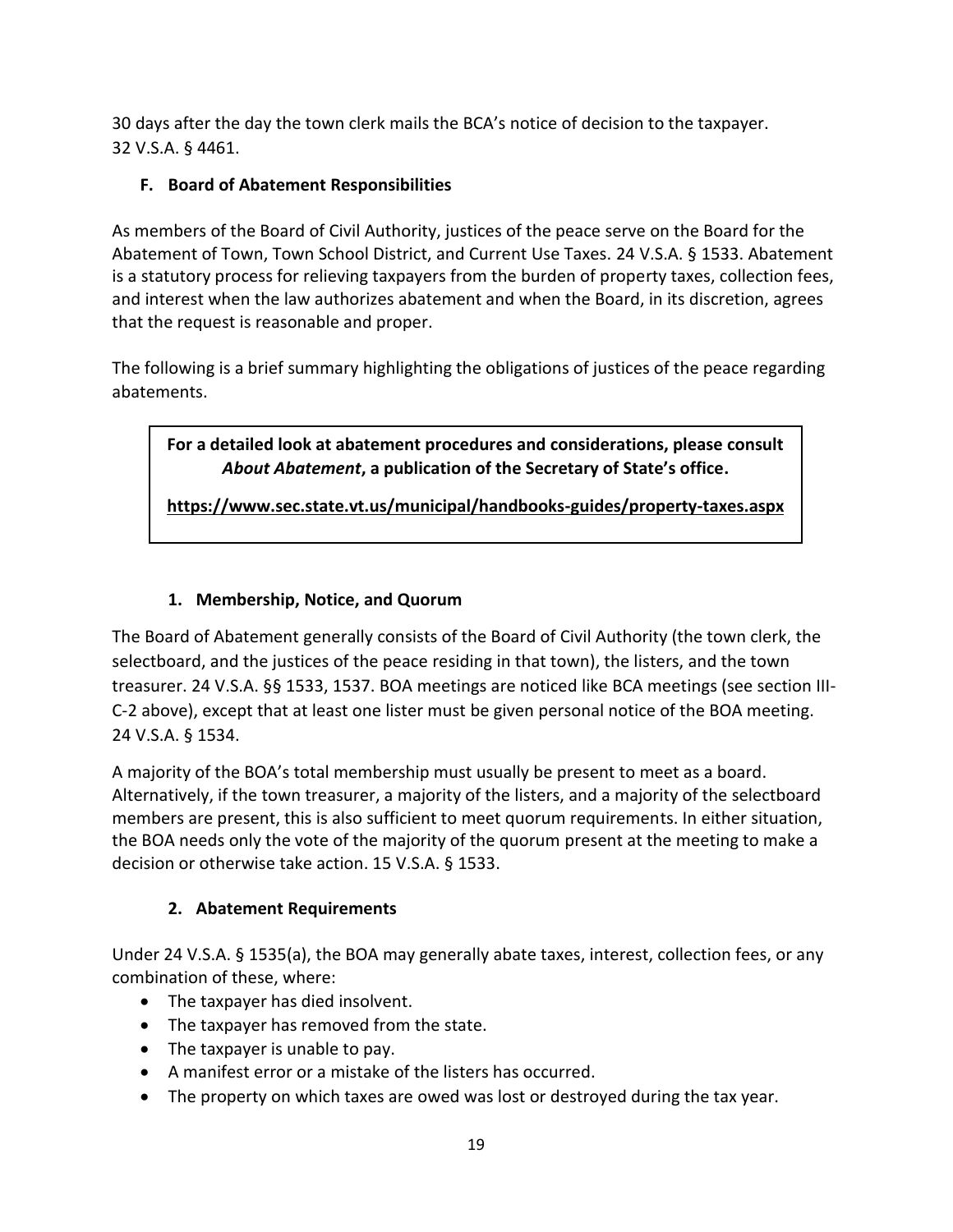- The taxpayer is entitled to a tax exemption amount available under 32 V.S.A. § 3802(11) (pertaining to certain military and veterans' benefits).
- The mobile home on which taxes are owed moved from the town during the tax year because of a change in use of the mobile home park or the park's closure, pursuant to 10 V.S.A. § 6237.

#### **3. Abatement Hearings**

If a taxpayer requests abatement of taxes in writing for one of the reasons set forth in statute, the Board of Abatement must meet at some time to consider the request. While the taxpayer has the right to attend, he or she is not required to do so. The taxpayer should be told that the BOA may want additional information or that the taxpayer may wish to respond to other information presented at the hearing. If the taxpayer nonetheless chooses not to attend, the BOA must still consider the request and take action to abate or deny it.

The open meeting law applies to Board of Abatement hearings. Because abatement hearings are considered "quasi-judicial," members of the public are permitted to observe, but the BOA may limit participation to the taxpayer, a lister or possibly someone else from town government, and anyone called as a witness or asked by the BOA to provide information. 1 V.S.A. §§ 310(5), 312(e) and (h). All evidence must be received in the hearing; there may be no *ex parte* communications.

#### **Conflicts of Interest**

Abatement hearings are quasi-judicial in nature, and so the prohibitions found in law on conflicts of interest while acting in a judicial capacity apply. No BOA member should participate in a BOA hearing on any matter in which he or she has a real or financial interest. 12 V.S.A. § 61(a). While a BOA member who seeks abatement of his or her own taxes may remain on the Board, the member should leave the room when his her case is being considered. Once that decision is over, the member may retake his or her seat.

#### **4. Abatement Decisions**

After the BOA hears all the evidence, it may meet in a closed session to deliberate and decide whether to grant the abatement. 1 V.S.A. § 312(e). Vermont law requires that this decision be made in writing; the BOA must state in detail the reasons for its decision. 24 V.S.A. § 1535(c). The BOA may order that any abatement of amounts already paid be in the form of a refund or in the form of a credit against the tax for the next year. 24 V.S.A. § 1535(d).

The BOA must make a record of any taxes, interest, and fees abated, which must be recorded in the town clerk's office. 24 V.S.A. § 1536.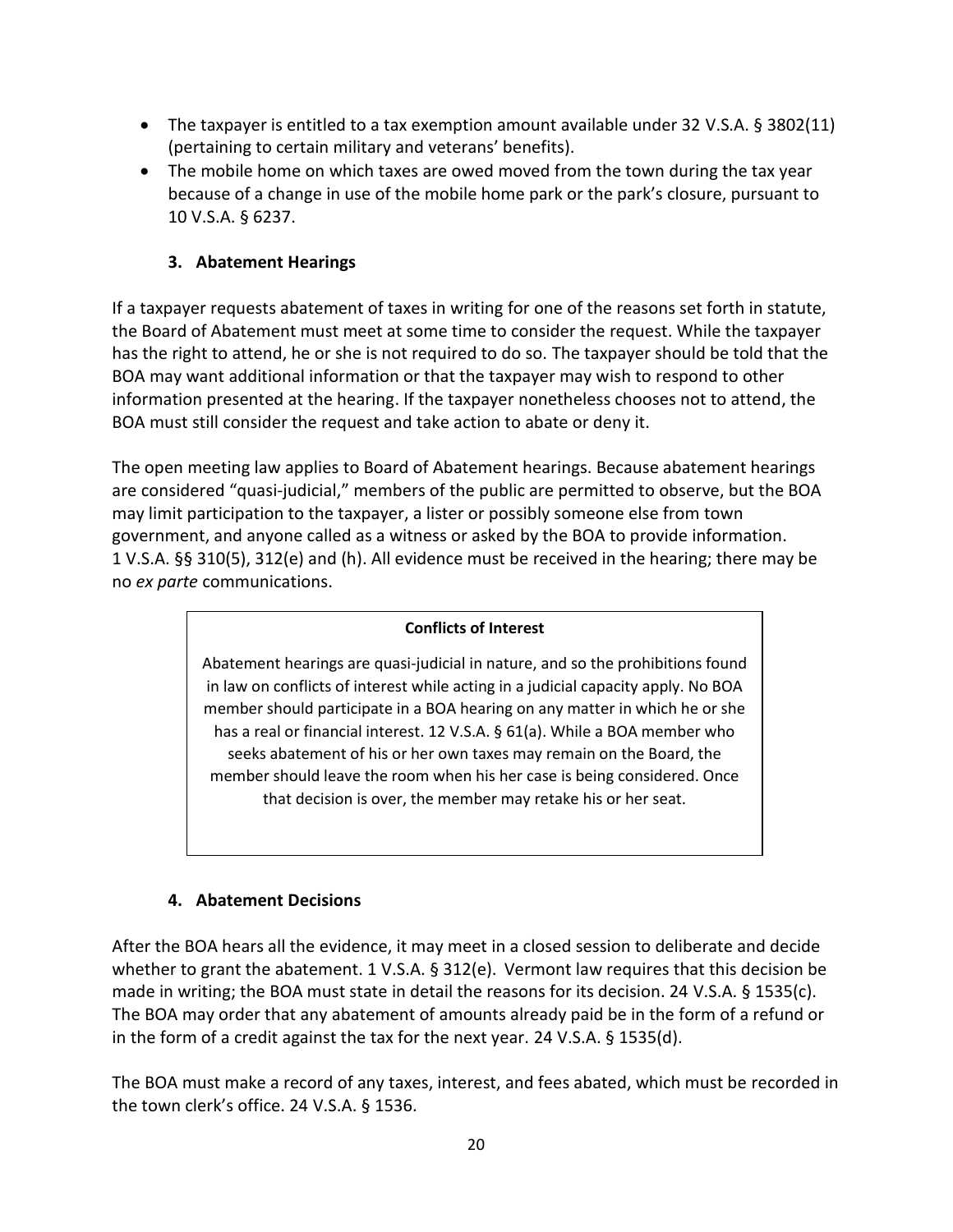#### **5. BOA Discretion; Appeals**

Abatement is meant to be an equitable remedy. No law requires abatement under any particular circumstances, and Vermont courts have affirmed a BOA's right to exercise discretion in these matters. *Garbitelli v. Town of Brookfield*, 2011 VT 122. This means that a BOA may choose not to abate taxes on request even if one of the statutory reasons for granting abatement clearly applies.

The abatement statutes do not provide a specific route to appeal from a decision. If the taxpayer believes that the BOA has abused its discretion in denying a request, Vermont case law indicates that an appeal can be taken through Rule 75 of the Vermont Rules of Civil Procedure. However, the Vermont Supreme Court has made it clear that process if the taxpayer wants to challenge the assessment or fair market value listing of his or her property, an abatement request cannot substitute for the property tax grievance and appeal process. *Garbitelli v. Town of Brookfield*, 2011 VT 122*.*

#### **G. Solemnizing Marriages**

One of the most delightful powers of a justice of the peace is the authority to perform marriages. 18 V.S.A. § 5144. A justice of the peace may perform marriages anywhere within Vermont's boundaries—the JP's jurisdiction is not limited by town or county. Marriage solemnization is a discretionary function of the office; that is, a JP may decide whether to perform a particular ceremony on a case-by-case basis, may decline to perform all ceremonies, or may decide to perform ceremonies only for family and friends. A JP may not, however, discriminate on any basis prohibited by law.

#### **Changes to the Vital Records Laws**

Assorted amendments to Vermont's vital records laws go into effect on July 1, 2019. 2018 Acts and Resolves No. 46, as amended by 2018 Special Session Acts and Resolves No. 11. These changes are intended to enhance security and clarify how vital records (including marriage records) will be created, stored, copied, and shared.

**For more information on changes to the vital records laws, visit the Vermont Department of Health's website at [http://www.healthvermont.gov/stats/vital](http://www.healthvermont.gov/stats/vital-records/changes-vital-records-law)[records/changes-vital-records-law.](http://www.healthvermont.gov/stats/vital-records/changes-vital-records-law)**

Before the ceremony, one of the parties to the proposed marriage must apply to the town clerk of a town where either party resides or, if neither party is a Vermont resident, to any town clerk to obtain an application for a marriage license. (The application is also available on the Vermont Department of Health's website at [http://www.healthvermont.gov/health-statistics-vital](http://www.healthvermont.gov/health-statistics-vital-records/vital-records-population-data/marriage-and-civil-unions)[records/vital-records-population-data/marriage-and-civil-unions.](http://www.healthvermont.gov/health-statistics-vital-records/vital-records-population-data/marriage-and-civil-unions)) At least one party must sign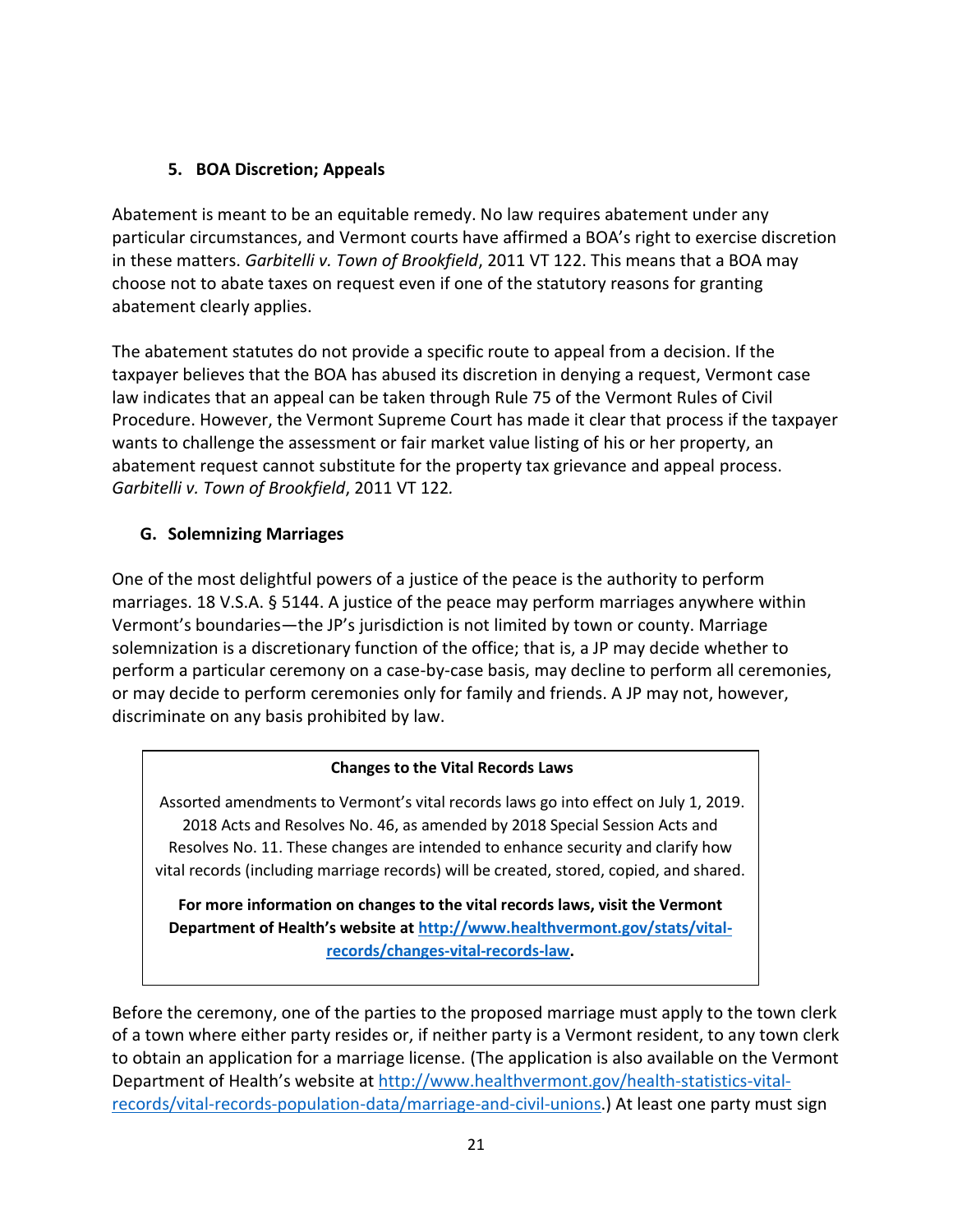the application in the presence of the town clerk. Vermont law does not require a medical certificate, blood test, or waiting period. 18 V.S.A. §§ 5131, 5141–5142.

Once a license is obtained, the marriage may be celebrated anywhere in Vermont. 18 V.S.A. §§ 5137, 5145. The marriage must be completed within 60 days of issuance of the license. If the ceremony is delayed beyond that, a new license must be applied for and issued. 18 V.S.A. § 5131.

A JP or other official who solemnizes a marriage must complete a section on the license form and return it to the town clerk within 10 days of the ceremony. 18 V.S.A. § 5131. The JP must sign the form and include his or her official title, "Justice of the Peace." By signing the license, the JP is certifying that the parties entered into the marriage with mutual consent.

Vermont law is silent on the mechanics of wedding ceremonies. Some authorities say that a minimum ceremony could be as short as the JP saying, "By the authority vested in me by the State of Vermont, I hereby join you in civil marriage." For those wanting a more formal civil marriage ceremony, a possible solemnization performed by a justice of the peace could include the following.

#### **JUSTICE OF THE PEACE:**

We are here to join and in civil marriage. (*Then, to each in turn, giving names as appropriate*) Will you have to be united as one in your civil marriage?

#### **RESPONSE:**

I will.

#### **JUSTICE OF THE PEACE:**

(*To each in turn, giving names as appropriate*) Then repeat after me: "I \_\_\_\_\_\_ take you \_\_\_\_\_\_ to be my spouse in our civil marriage, to have and to hold from this day on, for better, for worse, for richer, for poorer, to love and cherish forever."

#### **RESPONSE:**

(*If rings are used, each in turn says, as the ring is put on*) With this ring I join with you in this our civil marriage.

#### **JUSTICE OF THE PEACE:**

By the power vested in me by the State of Vermont, I hereby join you in civil marriage.

Parties are free, of course, to discuss with the JP their own ideas of what they want in a ceremony.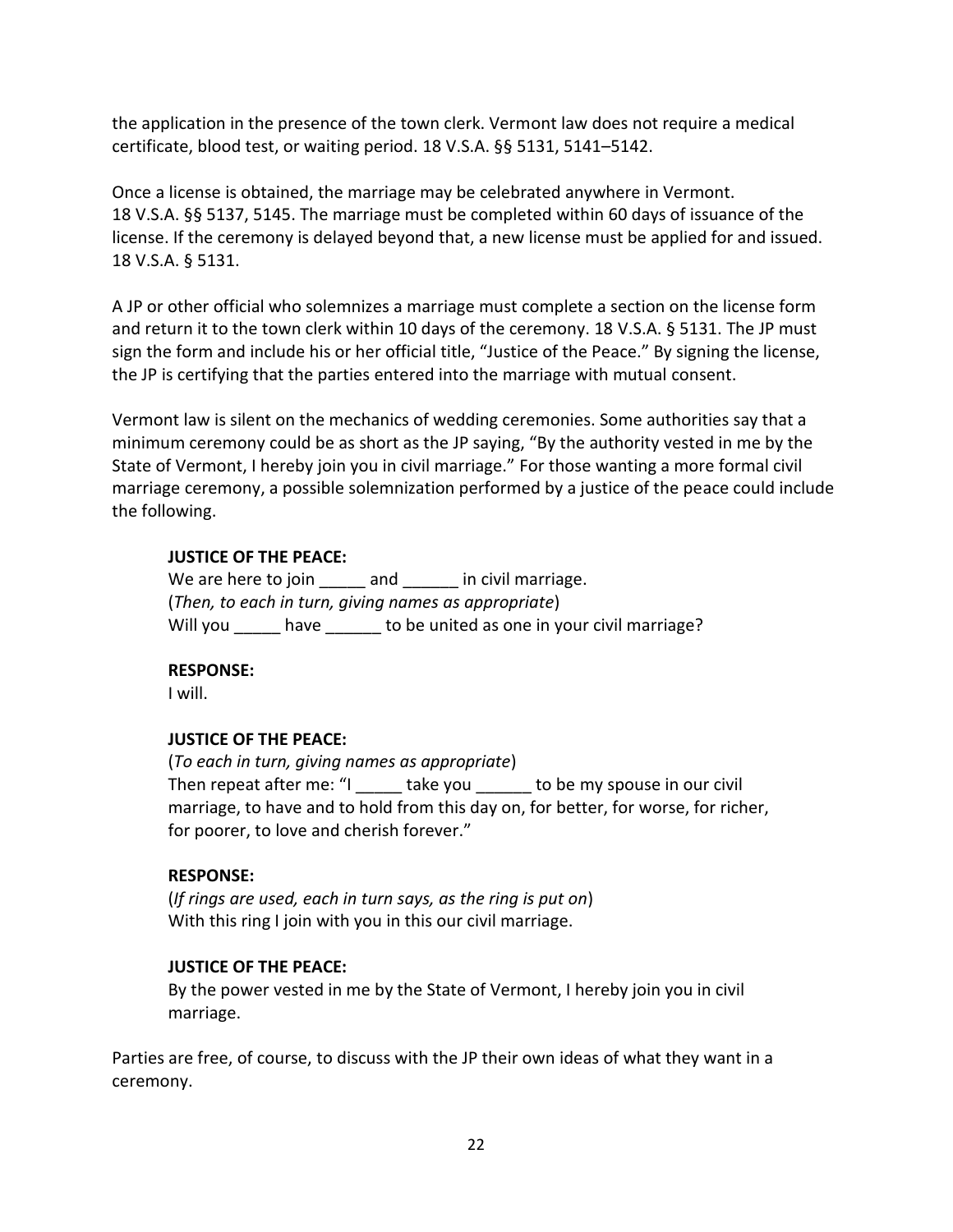#### **H. Administering Oaths**

Vermont statute authorizes a justice of the peace to administer oaths in all cases where an oath is required, unless a different provision is made by law. 12 V.S.A. §§ 5852, 5854. This may include administering the oaths of allegiance and office, as well as the oath for members of the Board of Civil Authority hearing tax appeals. (For more info on these oaths, see sections II-C-2 and III-E-3 respectively.)

Note that a justice of the peace may not generally administer "oaths necessary to be for the establishment of truth or the furtherance of justice" in any matter coming before a court, board, or commission for investigation. 12 V.S.A. § 5853. This provision does not prevent a JP, however, from administering the oath of a witness before the Board of Civil Authority or the Board of Abatement.

Remember that in cases where an oath may be given, affirmation is permitted. That is, the word "swear" may be replaced with "affirm" and the phrase "so help you God" with "under the pains and penalties of perjury." For every purpose of privilege, qualification, or liability, affirmation is sufficient for being considered duly sworn. 12 V.S.A. § 5851.

#### **I. Performing Notarial Acts**

As notaries public, justices of the peace may take acknowledgements, administer oaths and affirmations, take verifications on oaths and affirmations, attest to signatures, and note protests of negotiable instruments. 26 V.S.A. § 5304(7).

Historically, justices of the peace were considered *ex officio* notaries public; that is, a JP had notarial powers by virtue of holding the JP office. 24 V.S.A. § 441(b) (repealed effective July 1, 2019). Despite having *ex officio* status, JPs were required to file an application, which included the notary's oath, with their county clerk before undertaking any notarial duties. 24 V.S.A. § 442 (repealed effective July 1, 2019).

In 2018, the Vermont Legislature enacted legislation to modernize regulation of notaries public. 2018 Acts and Resolves No. 160. Under the new law, JPs who wish to perform notarial acts must file an application and oath of office with the Secretary of State's Office of Professional Regulation. 26 V.S.A. § 5341. (Existing notary public commissions received by county clerks before December 1, 2018 remain in effect until February 10, 2019.) The application fee is waived for justices of the peace. 26 V.S.A. § 5305(c). As in the past, all justices of the peace must file an application and oath of office before exercising any notarial powers.

Effective July 1, 2019, the new law sets standards for notarial acts and for notarial professional conduct. Beginning in 2021, applicants will need to pass a basic examination, and renewing applicants are required to complete two hours of continuing education every two years.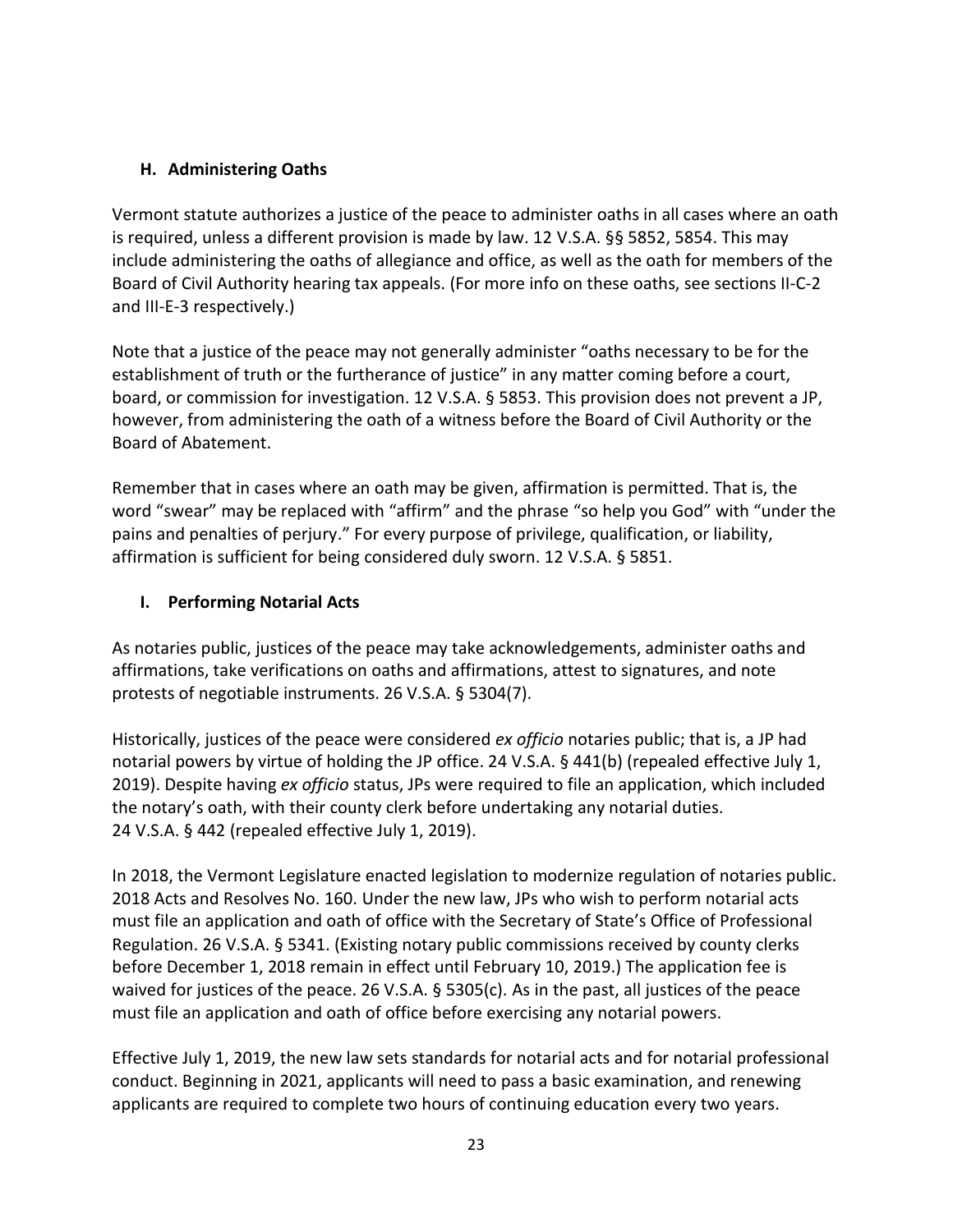**For more information about the new notary public law and applying for or renewing your commission, please visit the Office of Professional Regulation's website:**

**<https://www.sec.state.vt.us/professional-regulation/list-of-professions/notaries-public.aspx>**

#### **J. Judicial authority**

The judicial authority of justices of the peace was eliminated by the General Assembly in 1974. The Vermont Constitution does, however, permit the Supreme Court to commission JPs to serve as magistrates. Vt. Const. Ch. II, § 52. This is an unusual event, one that would occur only in extraordinary cases.

> **Any office that includes the word "Justice" is the title requires a certain commitment to procedure, legal authority, and fairness in making decisions.**

> **Use your authority as a justice of the peace carefully, "without fear or favor of any person," and with integrity.**

**Honor the office by keeping your personal interests and concerns to yourself and apart from your actions as a JP.**

**Know what you can do, by law, and do more than that, and you will have done your duty as a Vermont Justice of the Peace.**